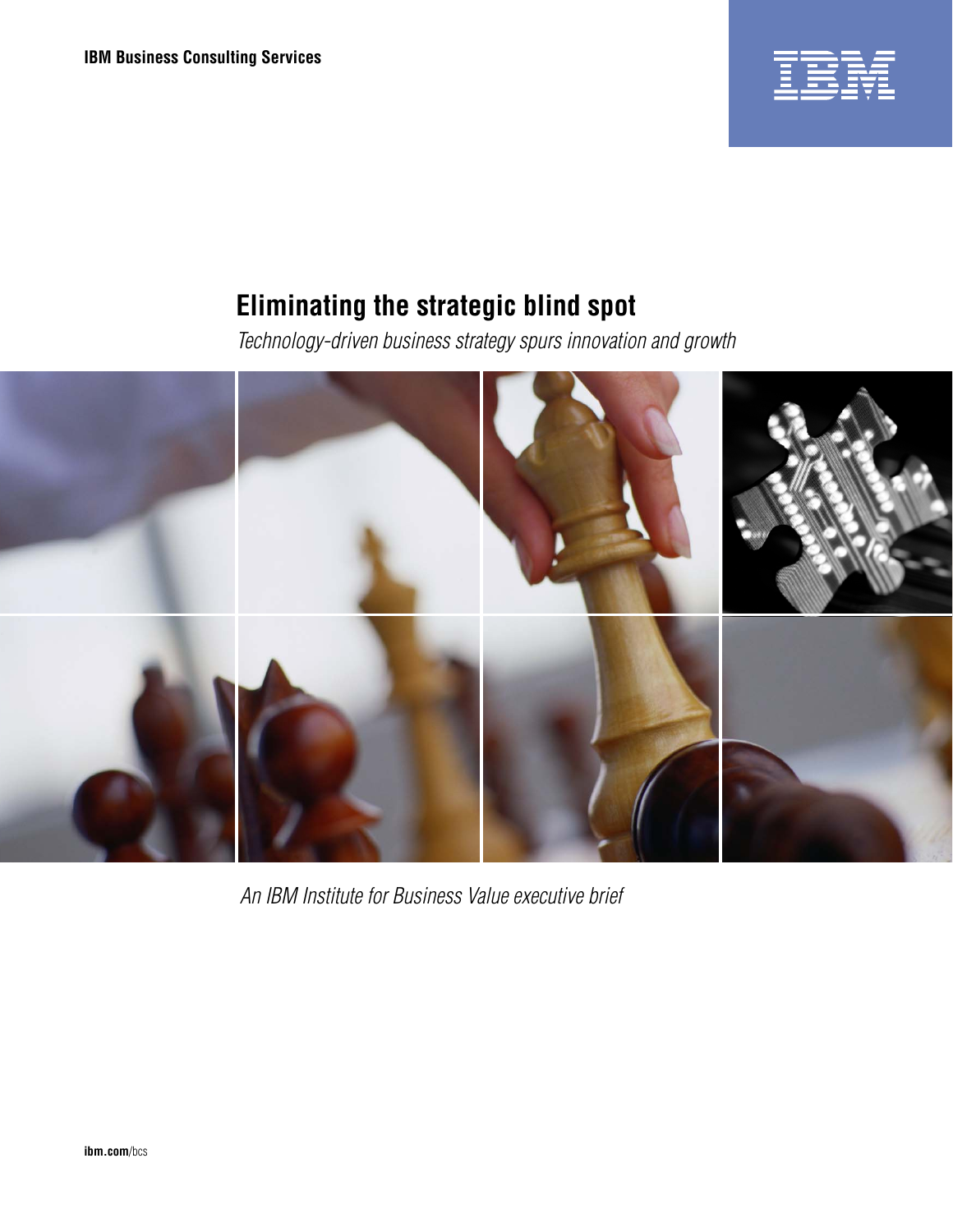IBM Business Consulting Services, through the IBM Institute for Business Value, develops fact-based strategic insights for senior business executives around critical industry-specific and cross-industry issues. This executive brief is based on an in-depth study by the Institute's research team. It is part of an ongoing commitment by IBM Business Consulting Services to provide analysis and viewpoints that help companies realize business value. You may contact the authors or send an e-mail to iibv@us.ibm.com for more information.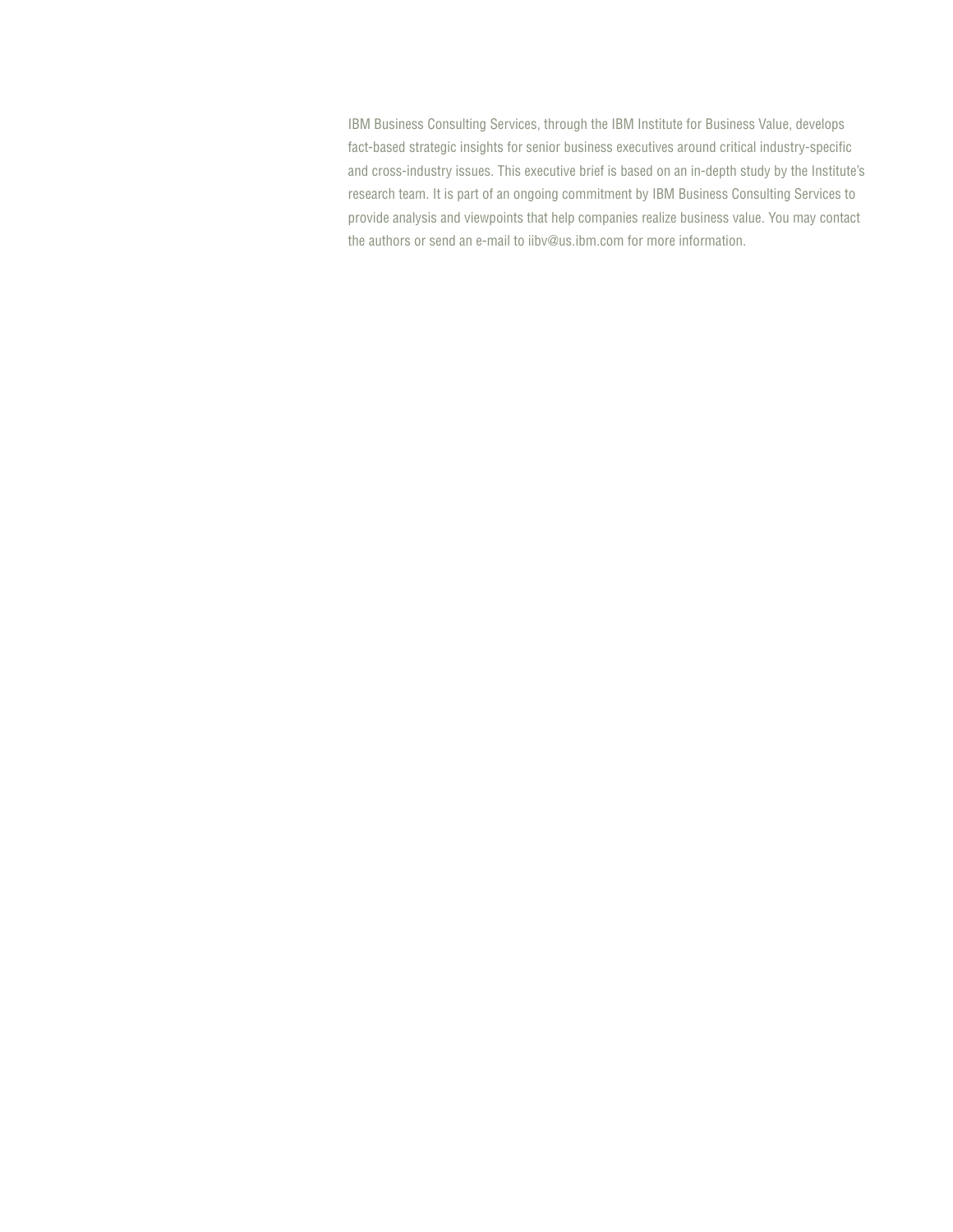### **Contents**

- **1** *Introduction*
- **2** *Innovation Path to growth*
- **4** *Invention is not innovation*
- **5** *Technology-driven rollercoaster*
- **9** *What makes innovators innovative?*
- **12** *The common threads*
- **14** *Bye, bye blind spot – Technology-driven business strategy*
- **16** *Where is your strategy development approach taking you?*
- **17** *Conclusion*
- **18** *About the authors*
- **18** *About IBM Business Consulting Services*
- **19** *References*

## Introduction

With growth rapidly moving past cost-cutting as the top corporate objective, executives are actively rethinking their business strategies, searching for innovative ways to spur sustainable growth. Despite all the consternation around finding the ideal strategy, perhaps the answer lies not in the strategy itself, but rather in how it is developed.

Guided by classic approaches, companies today generate volumes of data to analyze customer segments, relative market share, and current and potential competitive threats as they formulate their business strategies. They research ways current products and services can be enhanced and modified to deliver incremental value to current customers. But are these classic inputs – sometimes distilled into the "five forces" – enough? Do they sufficiently address the context in which companies must today formulate business strategy?

For more than a century, business leaders have viewed technology as a means to execute their business strategies. Strategy came first, and technology was simply a means to *implement* it. Unfortunately, given today's technology context, this mindset leaves a large and expanding blind spot when it comes to strategy development.

Some executives confine their view of "technology" to information technology (IT). They tend to segregate firms into two categories – those that deal primarily with information and those that work with physical goods and services. For the "bit handlers" – the Ciscos, Motorolas and IBMs of the world – most would agree that technology should be a factor in setting corporate strategy. But for the "atom" companies, many still view technology as an efficiency play or an after-the-fact enabler – a way to implement or optimize an already defined business strategy, not as a mechanism to determine what opportunities exist and what is strategically possible.

But technology is much more than IT. Technology in its broadest sense is defined as the means with which firms transform labor, land and capital into goods and services.<sup>1</sup> With this perspective, technological advances are everywhere. Even more importantly, companies are facing a proliferating set of technologies that stand to directly impact or potentially disrupt their markets. Many of these technologies cross into the world of atoms in the form of digital technologies. Further, changes in the technology context are coming much faster. Lag periods – the time between changes in technology context – are continually shrinking. Across virtually every industry, technology adoption curves are getting steeper (see Figure 1).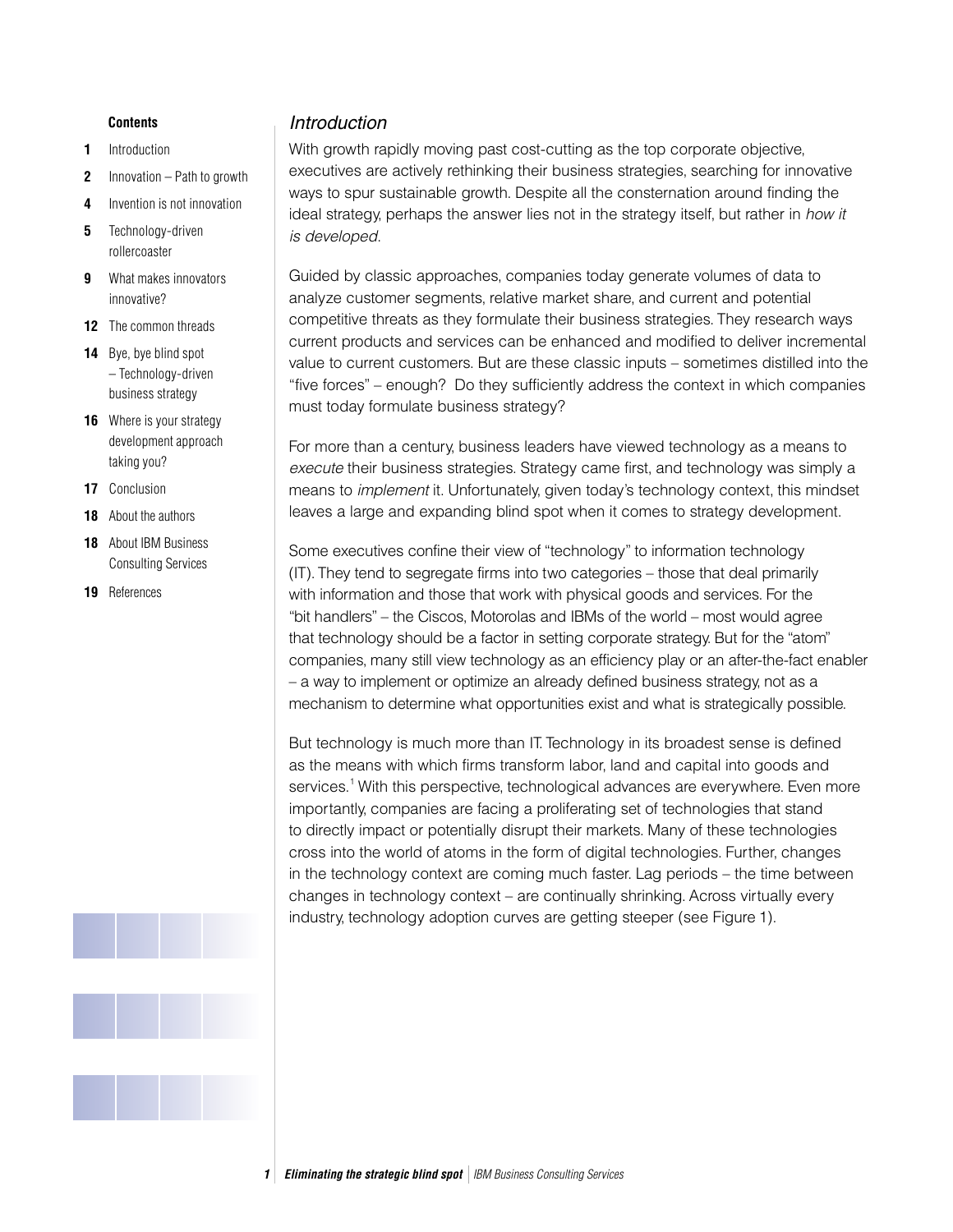



*Sources: Federal Reserve Bank of Dallas. "Time well spent: The declining real cost of living in America." 1997 Annual Report; "Benchmark 2004 Data Overview." Forrester Research, Inc., June 2004; IBM Business Consulting Services analysis.*

To innovate and grow in this type of world, where rapid-fire technological advances constantly upset the status quo, leaders must acknowledge that technology itself shapes, alters and increasingly defines the very nature of the businesses in which they compete. Technology can no longer be left as an implementation issue – it must be at the heart of strategy formulation.

Some successful companies have already caught on – their innovations sit at the intersection of market insight and technological know-how. As part of a recent study, the IBM Institute for Business Value examined ten of these companies to identify what they all have in common. Its research suggests that successful companies are eliminating traditional strategic blinds spots that have plagued industry peers by taking a fundamentally different approach to strategy development – one that IBM calls technology-driven business strategy.

## *Innovation – Path to growth*

Worldwide, CEOs are turning their attention to growth. Out of the 456 CEOs interviewed as part of the 2004 IBM Global CEO Study, a full 80 percent cited revenue growth as their top focus area for strengthening financial performance over the next three years. $2$ 

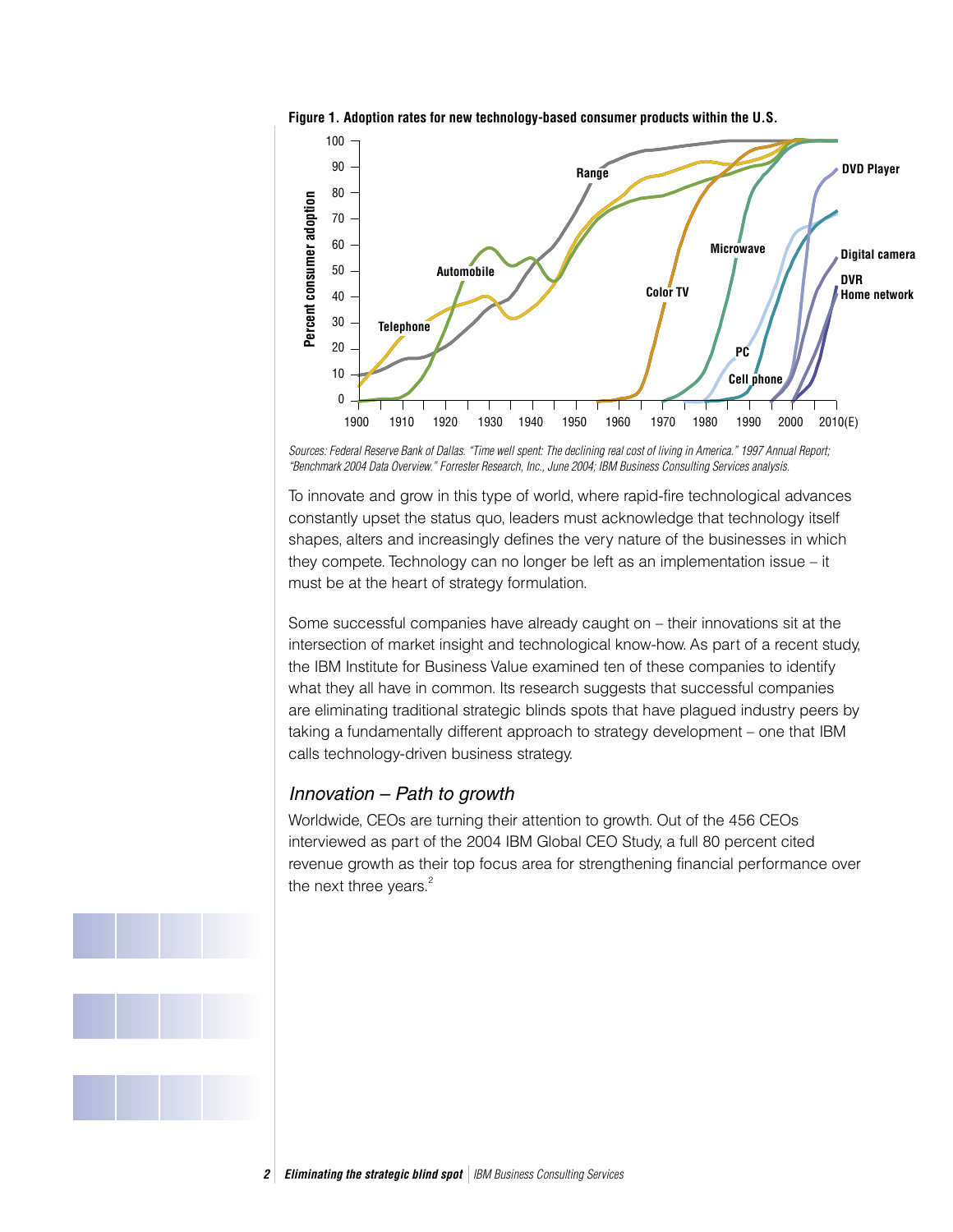That intense focus is not surprising, given that today's stock prices often reflect a significant growth expectation. Executives must drive material growth simply to maintain market value (see Figure 2); to raise shareholder returns, leaders must somehow find even more sources of growth.



**Figure 2. Expected growth rates based on current stock valuation.**

This growth expectation is not readily met through classic management levers such as targeting current customers with enhancements, derivatives or extensions; increasing prices (even when competitively feasible); and capturing relative share of market growth within current markets. Acquisition might satisfy such growth expectations, but at what cost premium? And at what realization risk? Yet, there is one additional source of growth. We define this source as innovation-based growth.

Innovation-based growth has the potential to provide companies with the sustainable growth they seek. By definition, innovation-based growth is not incremental in nature, but seeks to deliver fundamental new value to current customers and markets or create entirely new market opportunities. Such strategies are difficult for competitors to replicate, providing a more sustainable source of growth than the routine extensions of current products and services can offer.



*Source: IBM Business Consulting Services analysis.*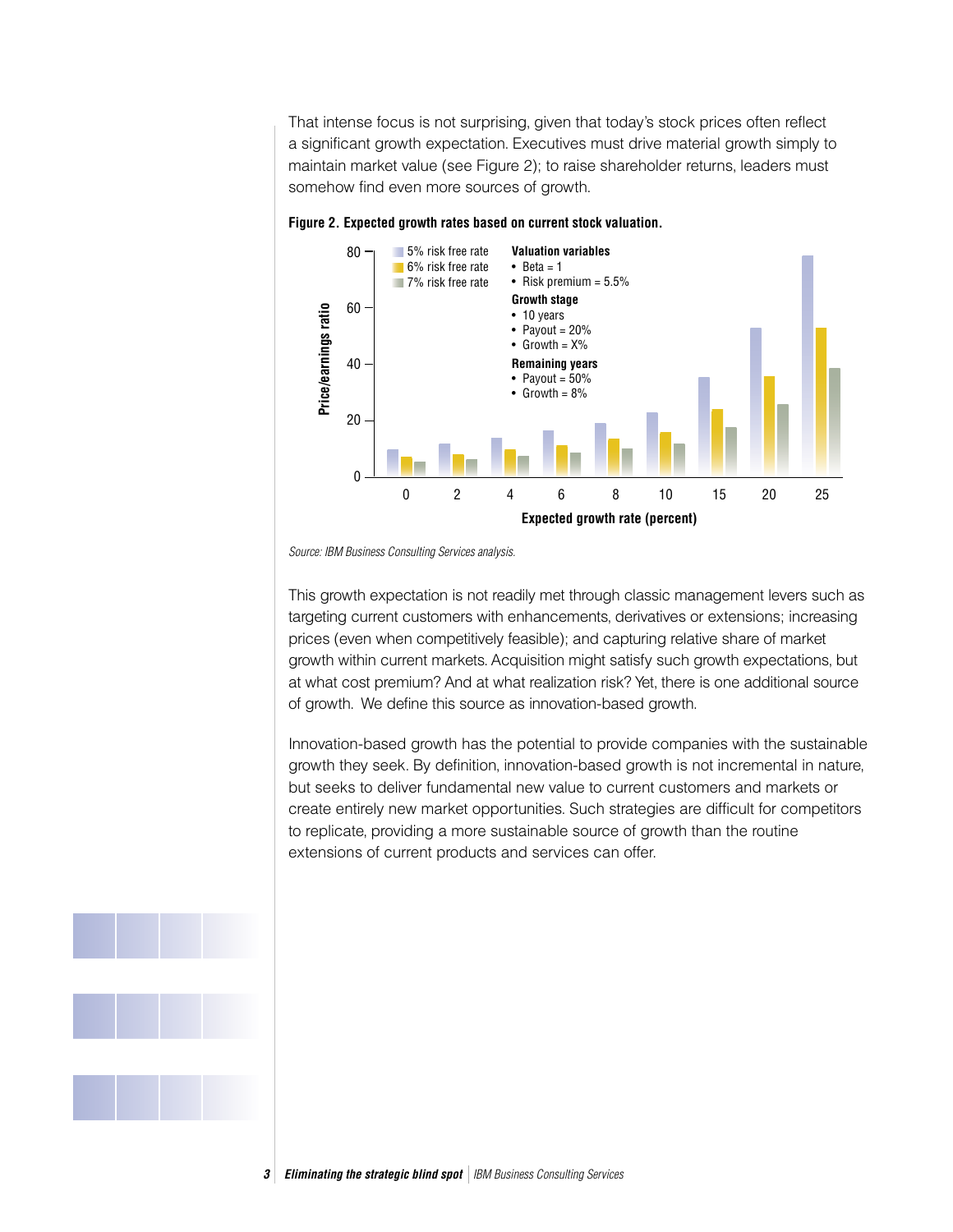Generally, innovation can be classified into three categories:

- Product or service the traditional area associated with innovation whereby new products or services that deliver increased value to customers are brought to market
- Operational capability innovation that emerges in the way companies acquire and organize resources, and ultimately deliver value to their customers
- Business model innovation that is grounded in a new integrated value proposition, operating processes and profit mechanism that deviate significantly from an industry's current business model.

## *Invention is not innovation*

In hopes of driving innovation-based growth, companies often invest heavily in R&D. Overall, the U.S. spends 2.7 percent of its gross domestic product on R&D. From 1994 to 2000, total R&D expenditures jumped from US\$169.2 billion to US\$265 billion, the largest increase for any six-year period in the nation's history.<sup>3</sup> With so much invested, one would expect a corresponding increase in market value.

Because they are tangible and easy to measure, patents can be construed as an indicator of successful innovation. Unfortunately, by this measure, invention does not guarantee revenue growth or shareholder value creation (see Figure 3). In fact, among the 10 organizations that were granted the most U.S. patents between 1993 and 2003, 4 out of the 5 publicly traded companies returned less to their shareholders than the S&P 500 over that same time period.<sup>4, 5</sup>



**Figure 3. Across the S&P Global 1200, the number of patents awarded has no correlation with shareholder returns.** 

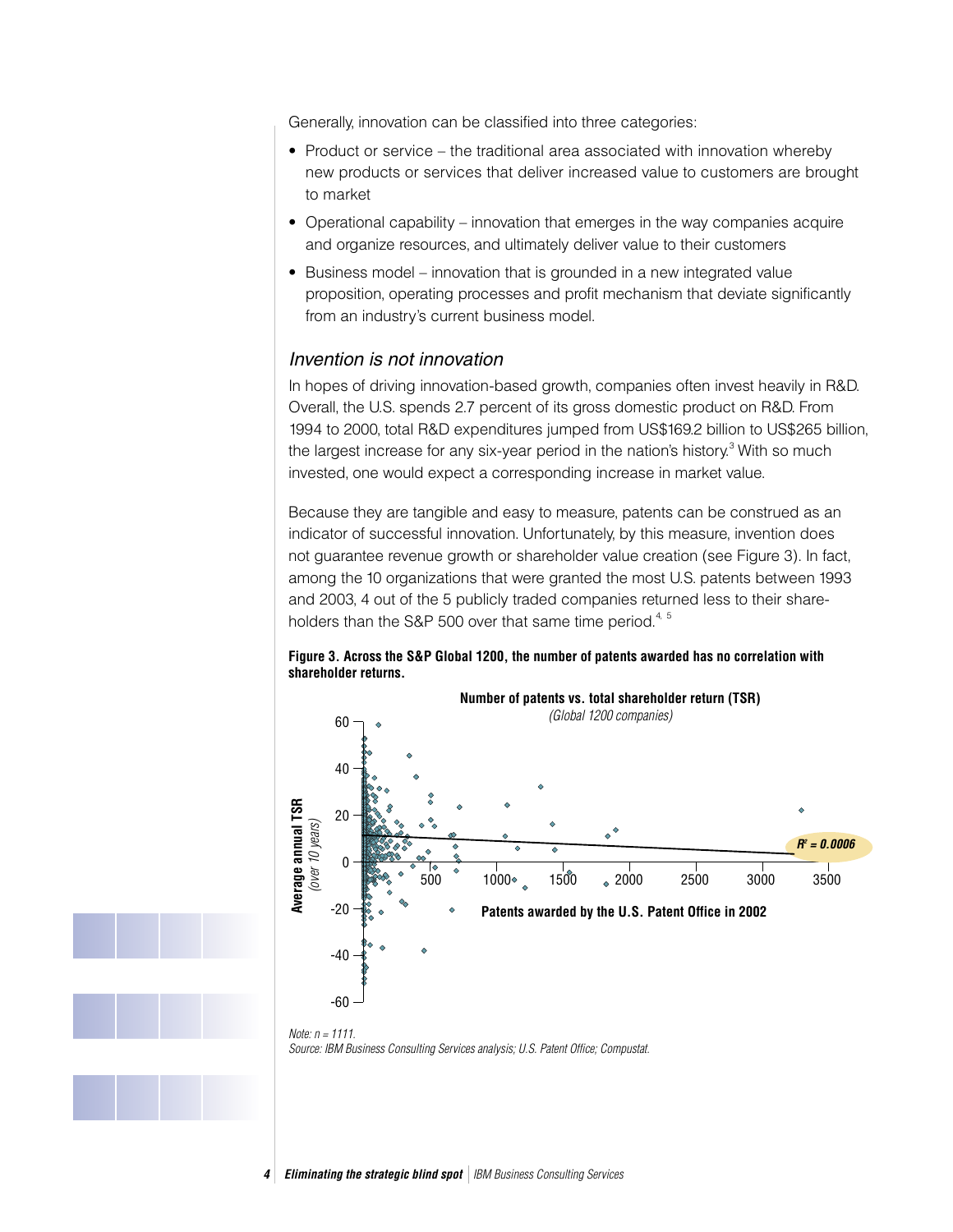**"I needed employees to start thinking about their jobs as innovating, not just researching and developing. R&D means improvements to existing products, quality assurance, line extensions. Innovation is something truly different in the market that makes your customers' lives better."**  *– Herb Baum, Retired CEO of Dial <sup>6</sup>*

Although invention is part of the mix, innovation is clearly something bigger. IBM – based on its experience working with clients in various industries around the world – thinks of innovation differently. IBM believes that innovation emerges where market insight and technological know-how intersect, when businesses match what the market needs with what technology makes possible.

This definition of innovation has several important implications. First, technology matters when it comes to driving growth and, thus, to the formulation of business strategies. Second, when factoring in technology, know-how, as opposed to invention, is sufficient. In fact, many innovation-based strategies are based on the unique market application of an existing integrated set of technologies rather than a new technological "invention." Third, innovation occurs at the *intersection*. In an entrepreneurial venture, this intersection is inherent and often manifests itself initially in a single person – the visionary entrepreneur. In established companies, the intersection is not inherent. Although it may have both components, a company's processes, planning approach and organizational norms can prevent the natural blending of market insight and technological know-how. Finally, given today's rapidly changing technological context, know-how can be fleeting, requiring companies to maintain pace with this changing context or risk being exploited by it.

## *Technology-driven roller coaster*

Although technology has always had an impact on markets and competition, its influence has increased significantly over the prior two decades – driven by two trends described earlier: the proliferation of current and potential technologies that could impact a company, and the pace of change in the technology context for a given market or industry.

Historically, companies needed to manage only a limited number of technologies, and the associated technological know-how may have provided a source of competitive advantage. Now, many companies are faced with an expanded and potentially splintered set of technologies. The "legacy" technologies may become pedestrian in nature and no longer offer a competitive advantage. The new technologies may represent a source of competitive advantage within the current competitive context, or, as documented in recent literature, may even disrupt a market.<sup>7,8</sup> Companies cannot easily cover all potential outcomes, since capital and resource constraints typically do not allow a company to directly invest in every technology. Thus, leaders must make critical, strategic decisions on where to invest, partner or procure. For example, pervasive and wireless technologies have entered, either implicitly or explicitly, many firms' technology portfolios – in industries ranging from medical equipment to media content distribution to insurance underwriting.

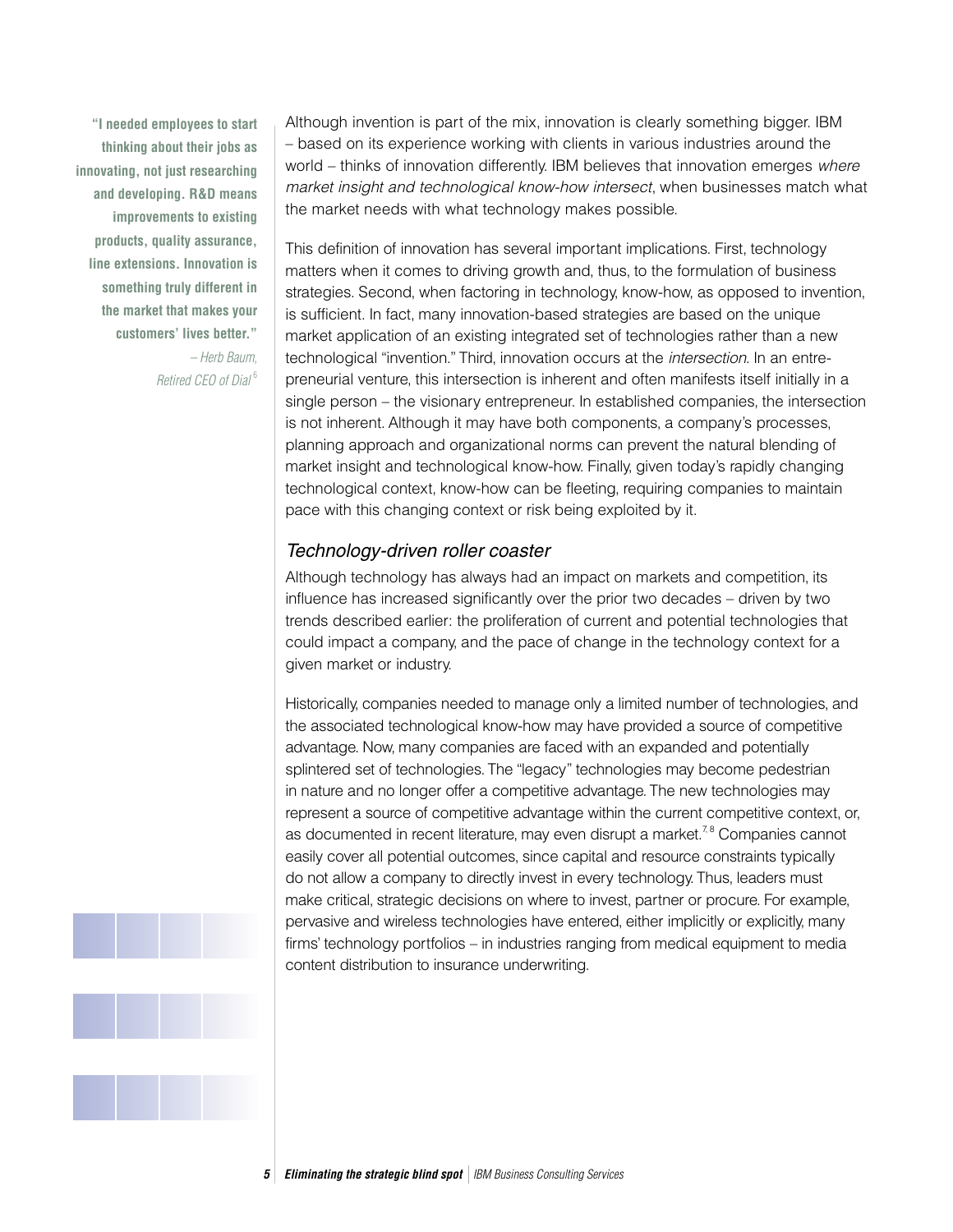#### **Technology can create radical change in routine products**

Technology is providing the wherewithal to fundamentally alter the performance of everyday products like household appliances and vending machines. Italian electronics manufacturer Merloni has announced a line of innovative white goods that use RFID technology to change the capabilities of ordinary products. When loaded with RFID-tagged clothes, for instance, its washing machine can select the appropriate wash program and even warn consumers when incompatible fabrics are found in the same load. The refrigerator can propose nutritious meals and recipe instructions based on its RFIDtagged contents and notify consumers before foods expire.<sup>9</sup>

The function of vending machines is changing too – from what is dispensed to how efficiently the machines run to how consumers pay for merchandise. Known for their affinity for the convenience of vending machines, Japanese consumers are now using vending machines to download music and software games.<sup>10</sup> Businesses anxious to reduce the energy bills associated with their vending machines are using devices equipped with motion sensors that can turn the machines off when no one is around.<sup>11</sup> In many regions, payment is now possible with a swipe of a card or through a mobile phone – not just with cash.

Laundry rooms at apartment complexes and college dormitories are combining technology advances in both domains to change the typical laundry day. Users can check the status of washers and dryers remotely through a computer or mobile device and select appliance functions such as soap and fabric softener dispensing. When the load is done, they are notified by e-mail to their choice of device.<sup>12</sup>

Each one of these applications stands at different points in market realization. What is important, however, is that to conceive of these opportunities, technology must be an input to the strategy formulation. In the absence of this input, missed market opportunities may arise or strategic blind spots can emerge. In addition, key strategic questions must be answered:

- What are the technologies that must be in the strategic technology portfolio?
- How is the portfolio changing? And what are the implications to the core capabilities and competitive advantage of the business?
- How do the current strategic planning processes ensure that market insight intersects with this technological know-how to avoid technology-push and ensure timely introduction of the innovation?
- How will the discrete technologies and associated capabilities be accessed and integrated? Will this be achieved via internal development, partnership or sourced?

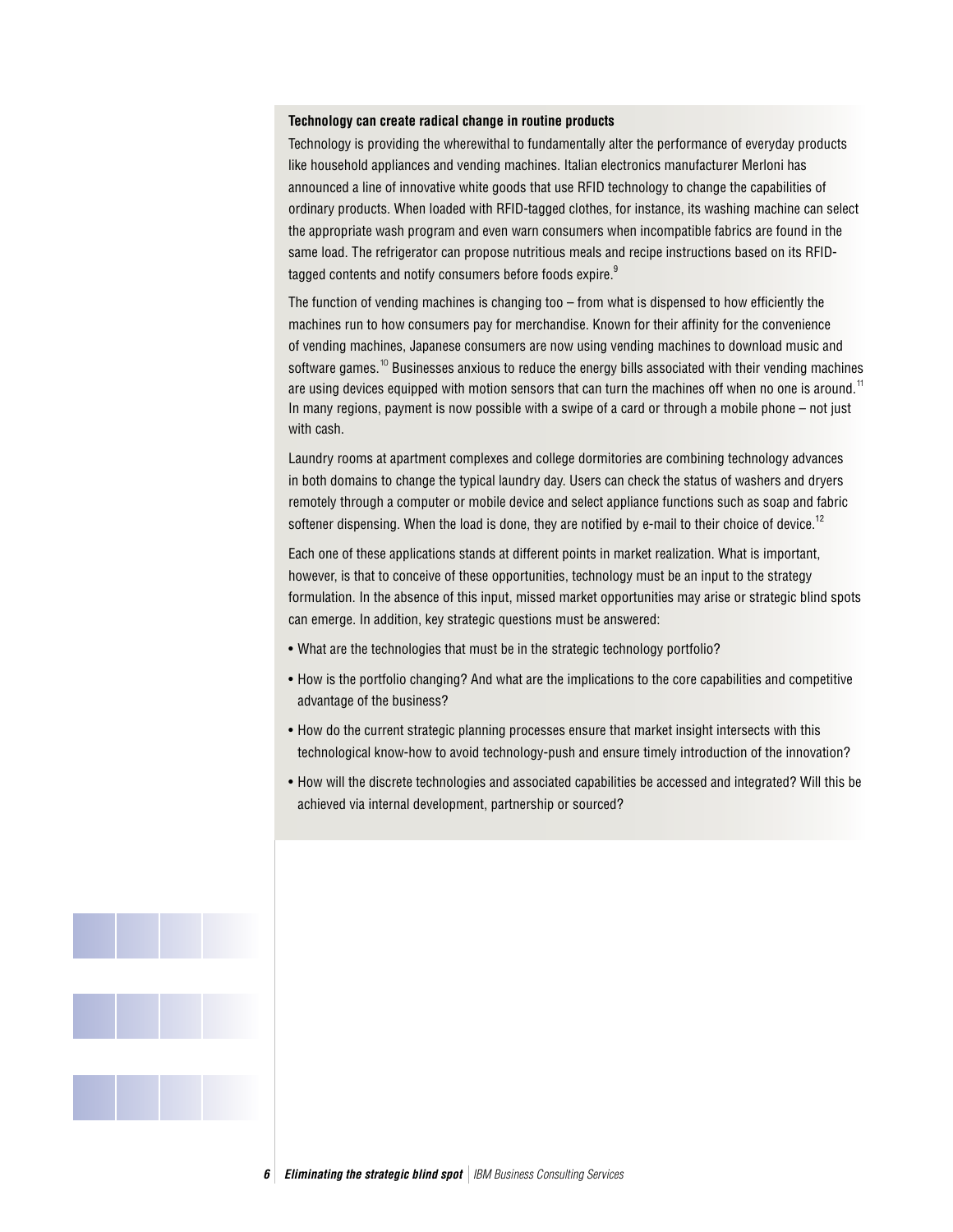Few companies are immune to this proliferation. Even product categories traditionally considered as low tech as toothpaste and mouthwash have seen rapid market expansion associated with new product categories (teeth-whitening products and breath strips) grounded in the application of technologies to create new markets.

This is not a transitory trend; one only needs to look at the automotive industry to see the steady progression that is remaking a historically mechanical product into a decidedly electronic one. By 2010, 90 percent of automotive innovation is expected to be electronics related (see Figure 4).





*Sources: "Reuse of Software in Distributed Embedded Automotive Systems." Audi. 2004; Embedded Automotive Electronics Symposium, Peugeot, June 23, 2004; "Roland Berger Study Says Cost Pressure on Automotive R&D Will Increase." PRNewswire. July 21, 2004; IBM Institute for Business Value interviews and analysis.* 

Not only is technological change pushing into new frontiers, its pace is also accelerating. More specifically, there are more frequent changes in the technology context, whereby the period of relative stability between technological shifts is decreasing. In a period where there are long lags between changes in technology contexts, a company can assume away or treat technology as a constant. Business strategies would implicitly, and safely, assume the current technology context. However, for many companies, this reality is eroding. Making the assumption of a static technology context could prove strategically risky since, for most companies, the time period between context shifts is shrinking. Therefore, technology must be viewed as a critical business strategy input, and the frequency at which that input is evaluated must be increased.

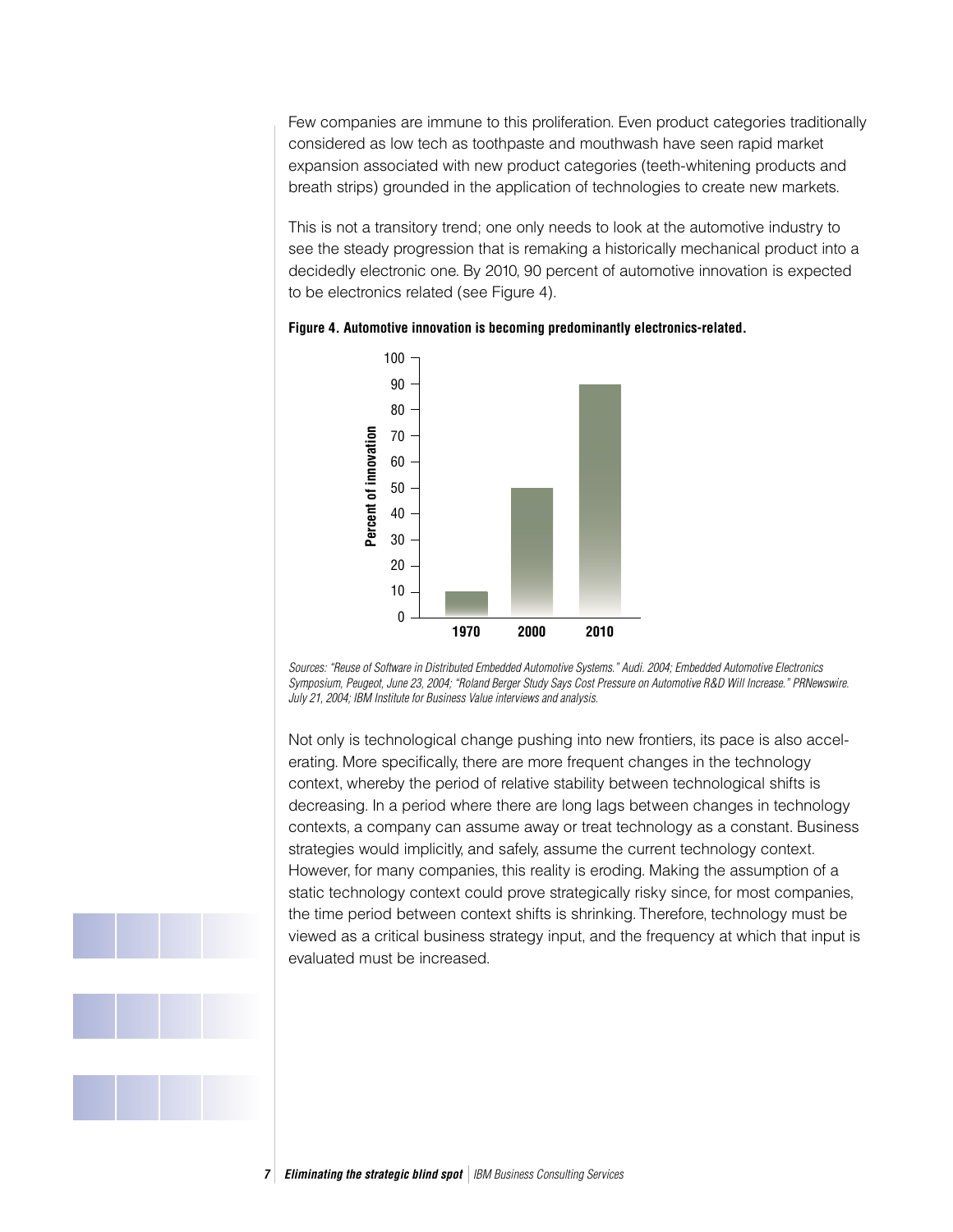These compounding trends are visually represented in Figure 5. Companies must make capital and resource allocation decisions on an increasing set of technologies relevant to today's context – typically referred to as *sustaining* technologies. This is a necessity to compete and win in today's market. A missed innovation cycle, for instance, could cause a loss in market share, competitive strength or pricing power. These activities are table-stakes to drive growth. To sustain growth, successful companies must also anticipate the shifting technology context – shifts which increasingly come much faster on the heels of their predecessors. These emerging – potentially disruptive – technologies, when invested in, appropriately nurtured and ultimately exploited by incumbents, allow companies to sustain growth over time. They often are the source of new markets and customers. Without managing both technology portfolios, firms risk failing to compete in the current context or failing to maintain their growth within a context shift.



#### **Figure 5. Managing changes in technology context.**

With this need to manage dual portfolios and a shrinking time period between waves of change, companies can no longer afford to treat technology as a secondtier management issue. Ignoring the technology variable or assuming it away as a static variable in business strategy formulation can put business growth at risk – with lost revenue or forfeited market share when innovation cycles are missed or even industry irrelevance when business models suddenly become obsolete.



*Source: IBM Business Consulting Services analysis.*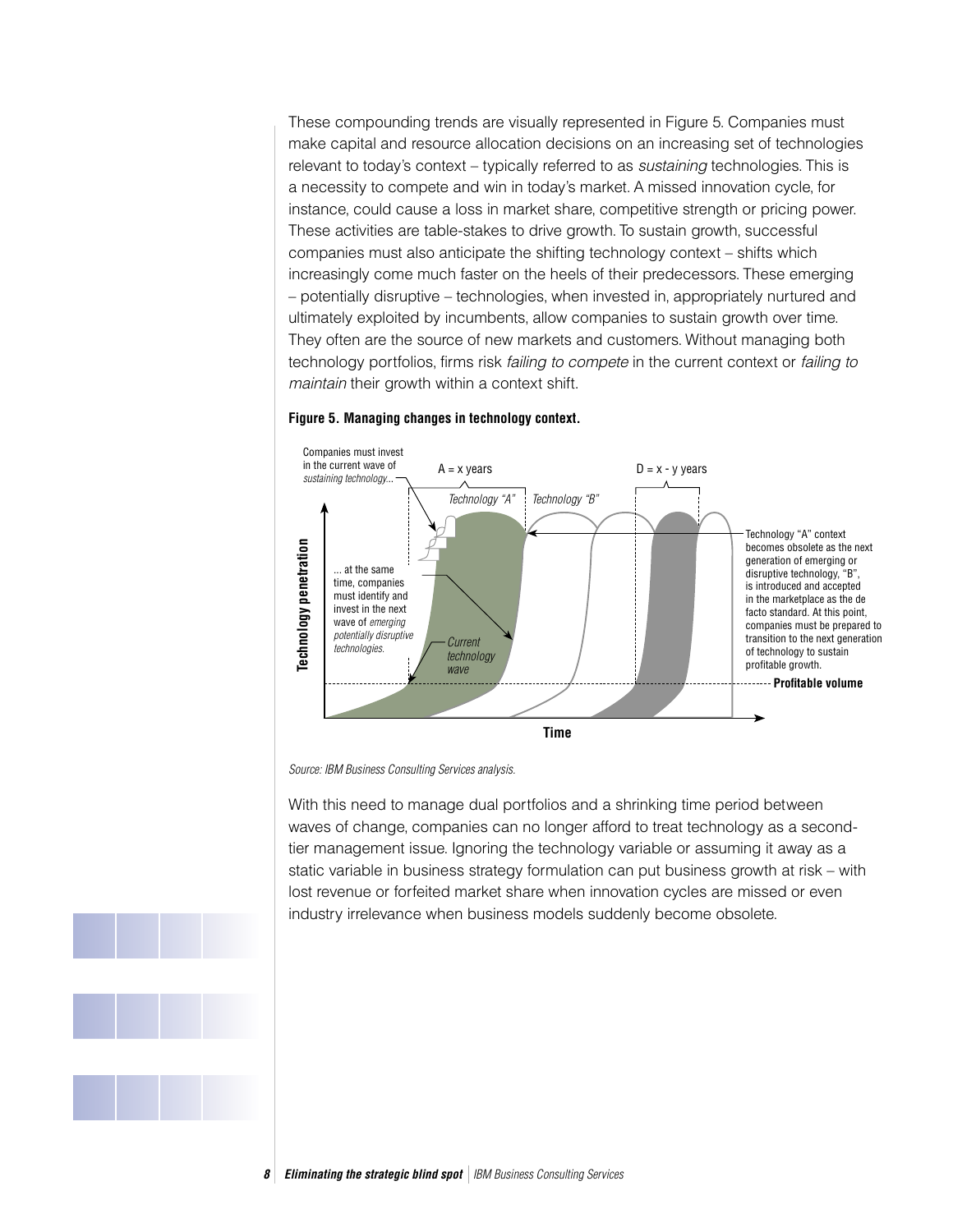# *What makes innovators innovative?*

To learn more about how successful businesses innovate and incorporate the technology variable into business strategy development, the IBM Institute for Business Value studied 10 companies that are known within their respective industries for strong innovation. These companies' innovations stood out because they accomplished one or more of the following:

- Changed the basis of competition. At a particular point in time, within any given industry, businesses typically compete on a specific subset of performance dimensions such as product features, price, customer service or breadth of offerings. Companies most often invest energy in beating the competition along these "accepted" performance dimensions. Innovative companies, on the other hand, shift the game. Instead of competing head-to-head with industry rivals on historical performance measures, they differentiate themselves through a new dimension that exploits an emerging or unarticulated market need. For instance, an industrial products company might shift the basis of competition from product features to rapid fulfillment, or a services company could change the focus from price to convenience. This type of innovation delivers new value to consumers, while creating competitive differentiation for the innovative company.<sup>13</sup>
- Broke the rules of scale. Within each industry, a certain set of implicit rules often exist around scale. For example, a new model of car must sell x units over the product's life to be profitable, or a new book must sell x copies in its first printing to break even. Behind these heuristics are certain assumptions about scale that guide capital investment decisions, allocation of resources and market selection and entry strategies. Most companies seek to optimize operations within these boundaries. Innovative companies, however, also look for ways to break these rules – often leveraging technology to deliver profit at a lower scale point or, conversely, achieve scale advantage where previously none existed. eBay is a prime example: it managed to create scale advantage in a market that was long considered regional and hyper-fragmented.
- Introduced totally new business models. In each industry, a dominant business model usually prevails. Using the standard business model (the operating model employed to deliver on its value proposition and generate profits), traditional competitors seek to drive greater efficiencies and increase revenues. Meanwhile, innovative companies are constantly seeking out alternative business models that have the ability to disrupt or undermine the incumbent industry business model. Here again, technology can play a pivotal role, allowing a business model to emerge that does not rely on the historical operating model or profit mechanisms, often shifting large amounts of market value to the innovative competitor. With its direct-to-consumer, build-to-order model, Dell turned its industry's traditional buildto-stock model on end – allowing the company to avoid high-cost channels and excess inventory that often plagued rivals.

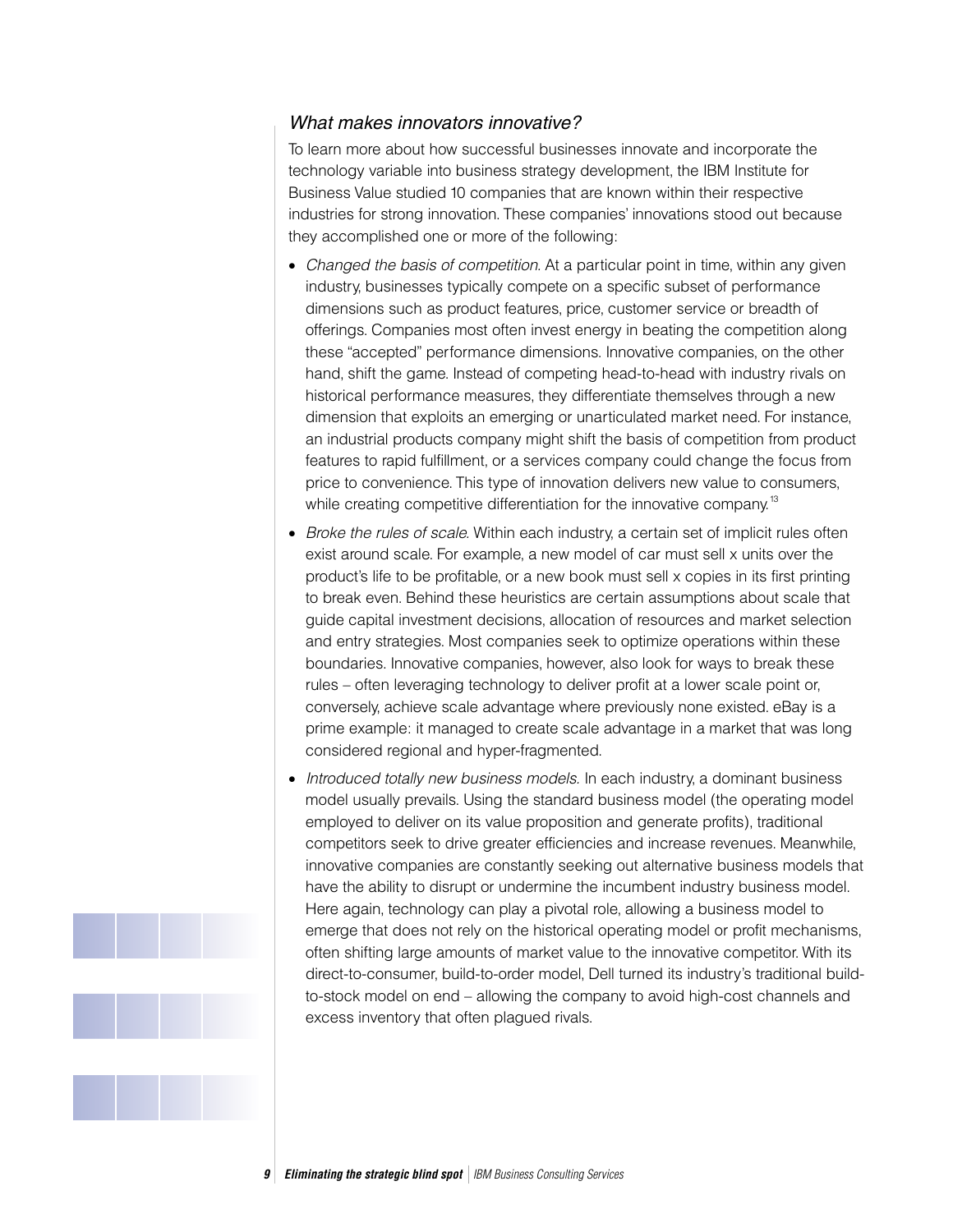The accomplishments of the companies studied also reinforce the IBM view of innovation; in every case, these companies combined market insight with technological know-how to break stride with their competitors (see Figure 6). Looking across the broad cross-section of businesses and industries analyzed, there were no revolutionary inventions that precipitated their innovations. Most of the technologies involved were not proprietary – and most had been available for quite some time. However, these companies' familiarity and knowledge of technology provided a new lens through which they could explore solutions to market needs and opportunities. And that timely combination led to innovation.

### **Figure 6. Where innovation happens.**

|                                                                                                                                                  | <b>Market insight</b>                                                                                             |   | Innovation                                                                                                                                                  |   | <b>Technological know-how</b>                                                   |
|--------------------------------------------------------------------------------------------------------------------------------------------------|-------------------------------------------------------------------------------------------------------------------|---|-------------------------------------------------------------------------------------------------------------------------------------------------------------|---|---------------------------------------------------------------------------------|
| Airbus<br>Designer and manufacturer of aircrafts                                                                                                 | Customers care about total cost<br>to own and operate not just<br>purchase price                                  | ▸ | Fly-by-wire technology reduces fuel<br>consumption and enables efficiencies<br>through common cockpit design                                                | ↞ | Fly-by-wire technology                                                          |
| <b>Apollo Group</b><br>Provider of higher education programs                                                                                     | Increasing number of adults wanted<br>to further their education but didn't<br>have the time                      |   | Introduced online learning and became<br>the University with the most enrollees<br>in the country                                                           | ↞ | Distance learning technologies                                                  |
| <b>Brother Industries</b><br>Maker of information and document<br>equipment, home and industrial sewing<br>machines and production machine tools | Customers care about getting a<br>job done, not about the specific<br>technology                                  |   | Successfully transitioned from sewing<br>machines, to typewriters, to fax<br>machine, to printers, and now software                                         | ↞ | Continuously evolving and<br>expanding capabilities                             |
| Caterpillar<br>Manufacturer of construction and mining<br>equipment, natural gas and diesel<br>engines, and industrial gas turbines              | Customers care about total cost<br>to own and operate not just<br>purchase price                                  |   | Introduced fleet mgmt. tools that<br>monitor equipment performance and<br>automate earth-moving tasks                                                       | ↞ | Electronics, GPS,<br>engineering software                                       |
| Cemex<br>Supplier of cement, ready-mix<br>concrete and aggregates                                                                                | Customers have expensive capital<br>waiting idle while they are waiting for<br>cement deliveries                  |   | Changed the nature of competition by<br>reducing the delivery window from 3<br>hours to 20 minutes                                                          | ↞ | Satellite tracking technology and<br>advanced scheduling software               |
| <b>Charles Schwab</b><br>Provider of securities brokerage and<br>related financial services                                                      | Many investors wanted cheap<br>transactions not expensive advice                                                  |   | Introduced the first discount brokerage<br>after industry deregulation then disrupted $\left  \leftarrow \right $<br>old business with online business unit |   | Databases, call center, voice<br>recognition technology,<br>online trading      |
| <b>Dell</b><br>Seller of computer products and services<br>for consumer and professional use                                                     | Customers wanted price, quality,<br>flexibility and convenience                                                   |   | Sells customized computers with<br>standard parts at low prices                                                                                             | ↞ | Supply chain integration, call<br>centers, e-commerce                           |
| Frito-Lay<br>Maker of chips and snack foods                                                                                                      | Consumer demand and preferences<br>vary from region to region, requiring<br>local sales and marketing flexibility |   | Enables salesforce to manage price,<br>inventory, and customer changes in<br>realtime in the field                                                          |   | Hand-held devices, wireless<br>communications, software                         |
| Hertz<br>Supplier of vehicle and equipment rentals                                                                                               | Travelers are willing to pay premium<br>prices for convenience                                                    |   | NeverLost on-board navigation system<br>and #1 Club Gold expedited pick-ups<br>and returns                                                                  | ↞ | Hand-held devices,<br>navigation systems                                        |
| <b>Progressive Insurance</b><br>Provider of automobile insurance and<br>related services                                                         | Good drivers want and expect<br>cheaper rates                                                                     |   | Able to aggressively price policies<br>for good drivers while increasing<br>underwriting profit                                                             | ↞ | Satellite tracking technology<br>and advanced risk calculating<br>methodologies |

*Source: IBM Business Consulting Services analysis.*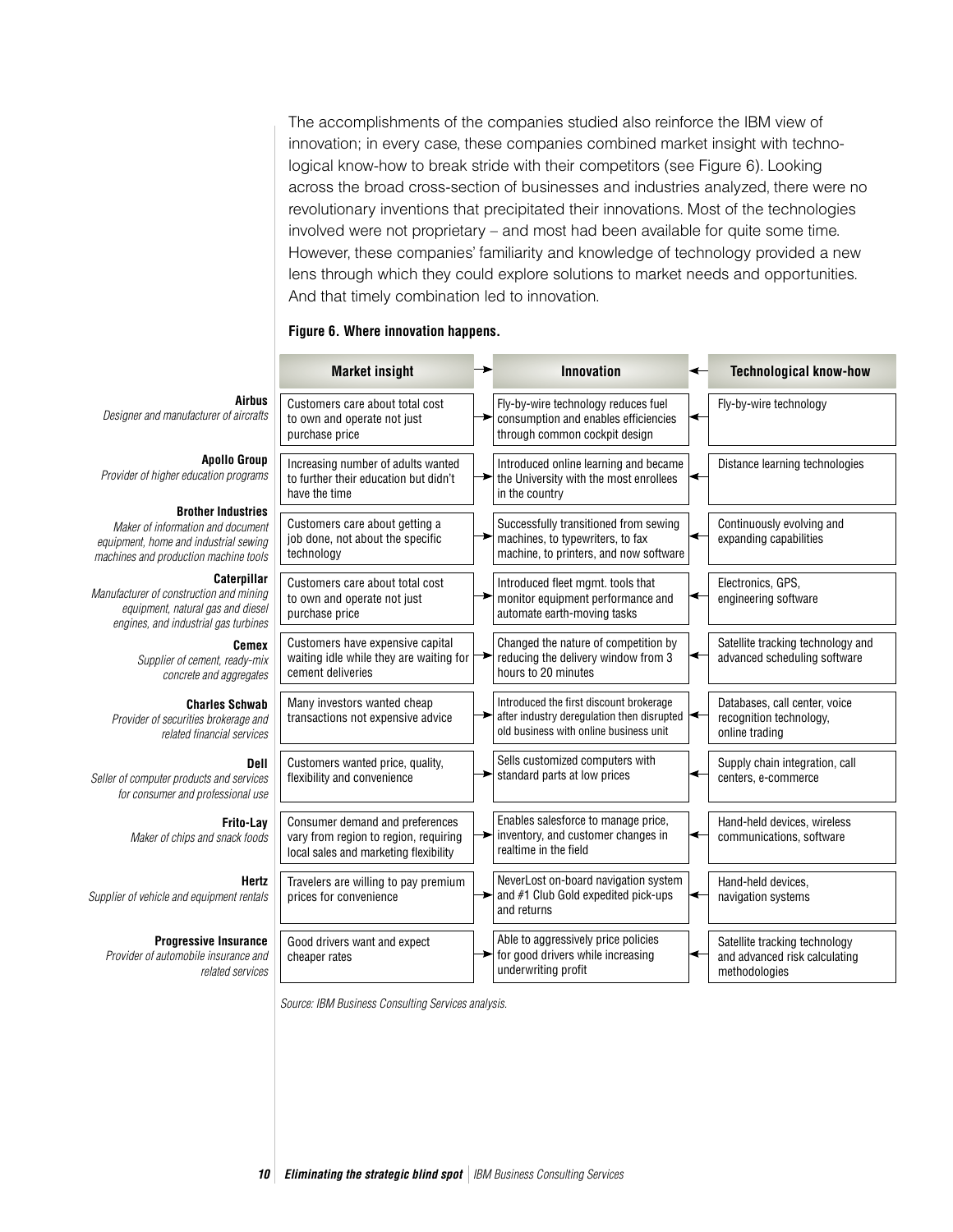#### **Technology helps Progressive pioneer**

With more than 12 million customers, Progressive is the third largest auto insurer in the U.S.<sup>14</sup> During the last decade, Progressive has certainly lived up to its name, launching a series of firsts in its industry:

- 1994 Launched the industry's first toll-free, 24-hour auto insurance comparison rating service
- 1996 Followed with the first online auto insurance comparisons
- 1997 Gave consumers their first opportunity to buy an auto insurance policy online in realtime
- 2000 Became the first auto insurance company where customers could locate an agent using Webenabled phones
- 2000 Accepted the auto insurance industry's first wireless payments.<sup>15</sup>

Over the years, Progressive has become adept at blending market insights with technological know-how to produce innovations that differentiate it from its peers. For example, Progressive knew that, after an accident, waiting only produced apprehension and frustration in its customers. Because of its working knowledge of satellite communications, the company recognized that claims agents did not have to be seated at their desks to serve customers. Taken together, this knowledge prompted Progressive to introduce 2,600 Immediate Response Vehicles in 1994, revolutionizing the way insurance companies handled claims. The lynchpin of the program was a fleet of specially equipped automobiles linked to global positioning satellites and outfitted with laptops, printers, mobile phones and, more recently, Internet connections. Using these Immediate Response Vehicles, trained adjusters could travel quickly to wherever customers were and provide on-the-spot estimates and settlement checks.<sup>16</sup>

Since the industry's inception, auto insurance companies have strived to better understand risks so that they could appropriately price their products. For years, that calculation rested largely on demographic norms and (after insured) an individual's accident history. As Progressive's knowledge of GPS and cellular technologies grew, the company realized that it could get a much more accurate view of risk depending on how an automobile is actually used. Based on its understanding of the market, Progressive believed that consumers would be willing to share private information (when and where they drove) in exchange for lower premiums. To quickly understand the value of the opportunity, Progressive's approach was to create learning opportunities and evaluate the technical feasibility by introducing a usage-based pilot driven by this blend of market insight and technological know-how. The Houston, Texas-based pilot effort was the first auto insurance program to give consumers direct control over how much they pay. The pilot program collected information on mileage and driving patterns and combined that with risk data to more precisely price premiums for its insured population.<sup>17</sup>

A steady stream of innovation has contributed to superior financial results at Progressive. In 2003 alone, the company's net income increased 88 percent.<sup>18</sup> Since 2001, Progressive's stock has consistently outperformed both the Dow Jones Property and Casualty Insurance Index and the S&P 500.<sup>19</sup>

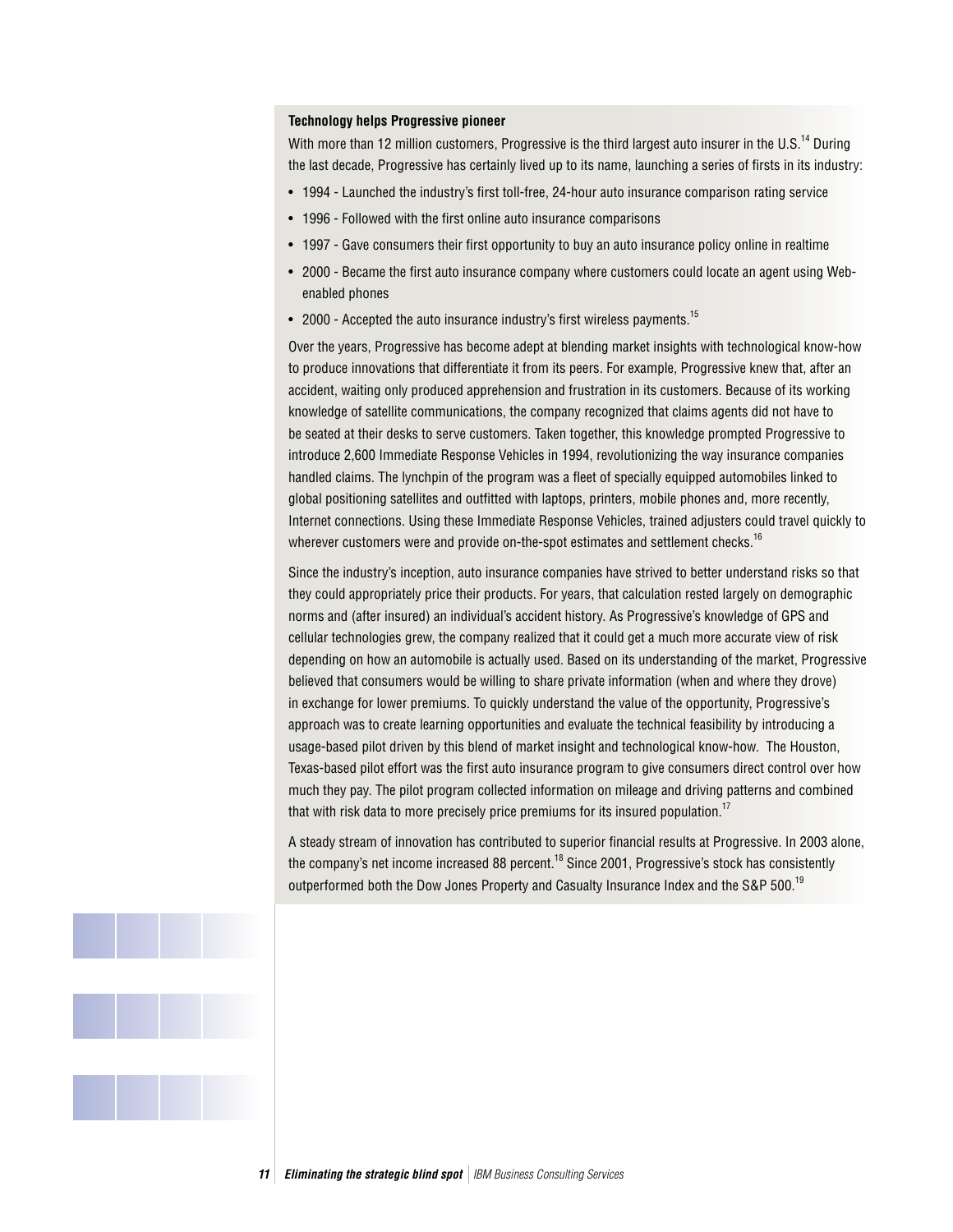# *The common threads*

What do these innovators have in common? Based on our research and experience working with clients, we have identified some common themes in how innovative companies approach business strategy development. We observed six strategic tenets that help companies create a business environment that is more conducive to innovation and promotes technology-driven business strategies:

- Consider technology a core input. Instead of viewing technology only as enabler of their business strategies, businesses should consider it a primary input to strategy formulation – on par with other necessary variables such as customers, markets and competitors. At Boston Coach, business strategies have to balance various (sometimes competing) objectives: customer satisfaction, operational efficiency and revenue growth. As dispatching, its core business process, became increasingly complex, it seemed unlikely that the company could simultaneously address their business objectives with a single strategy – until they decided to factor technology into their business strategy development process. The company hired a research team to identify applicable technological innovations and assess potential business implications. Based on its findings, the firm decided to create a proprietary scheduling algorithm and optimization engine capable of refining complex dispatch schedules in realtime. These innovations have become the foundation for a new operating model which has the capacity to support up to a 10 percent increase in sales without additional vehicles, drivers or dispatchers, while simultaneously increasing productivity by 10 to 20 percent. $^{20}$  By factoring technological possibilities into its core business strategy, Boston Coach was able to break the rules of scale that had been implicitly governing its approaches up to that point. With its innovation, the company redefined the "norms" for revenue capacity per vehicle and the cost of a near-perfect on-time pickup rate – and set a new competitive benchmark.
- Revisit strategy and technology context regularly. For many industries, the technology context has the potential to change more rapidly than the historical three- to five-year strategic planning cycle. Thus, companies need to continuously manage and revise strategy to proactively take advantage of the evolving technological environment rather than *reacting* to technology-induced changes to their markets and businesses. Hertz, for instance, has continually leveraged wireless and satellite technologies to create new operational capabilities and customer solutions that deliver value to the customer and differentiate it in a market susceptible to commoditization.

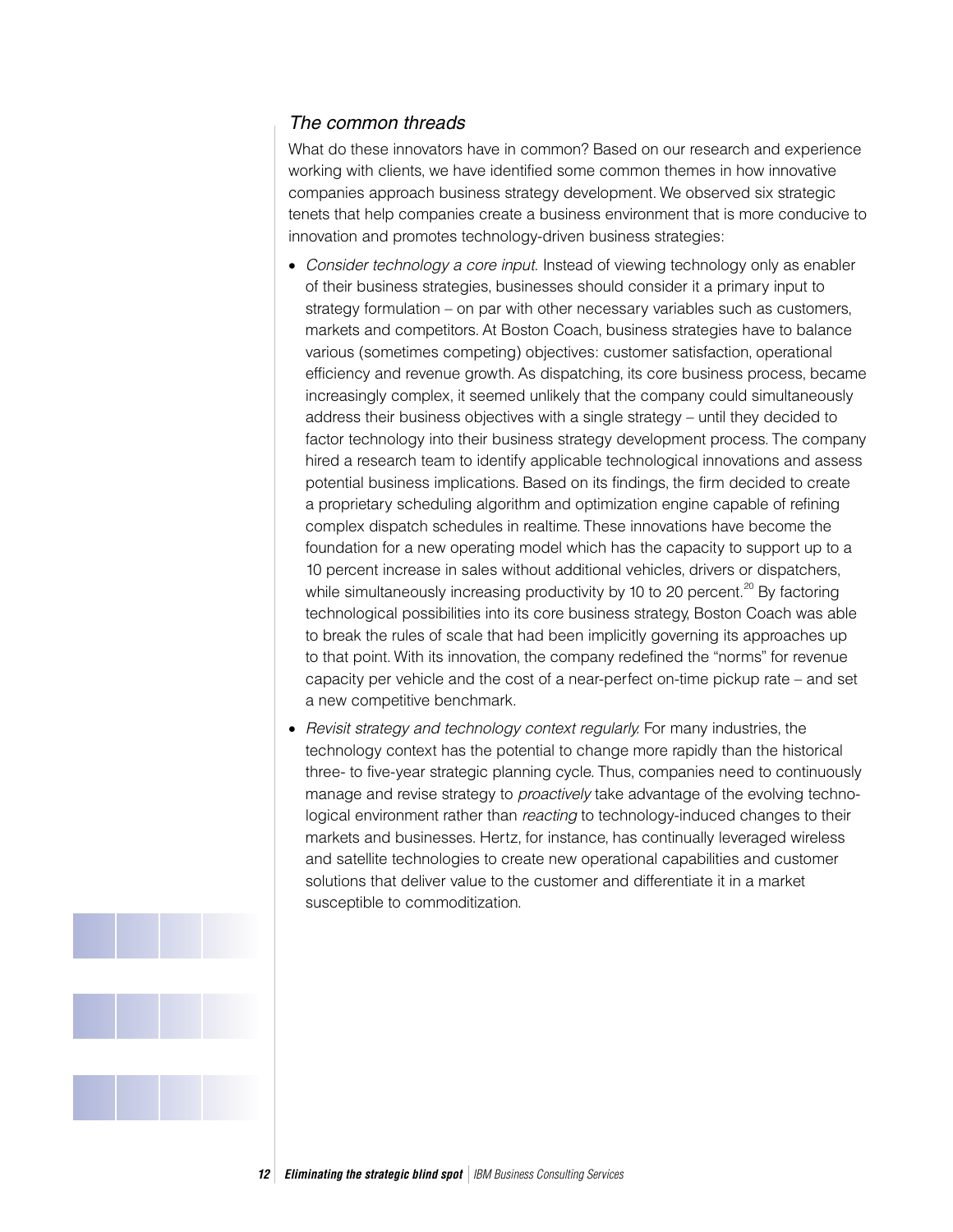- Uniquely manage emerging businesses opportunities. Companies need separate organizational procedures, structures and policies to manage emerging business opportunities differently than their core businesses, allowing market insight and technological know-how to intersect and innovations to take root. When Norwich Union embarked on its ground-breaking innovation for usagebased auto insurance policies, it shielded the emerging opportunity by setting apart a separate team dedicated to this particular project. This small team could experiment, refine their approach and make decisions much faster.<sup>21</sup>
- Plan for disruptions. By understanding the power of technology to change longheld business assumptions, companies can better anticipate market changes and actively plan out how to disrupt businesses, sometimes even their own. Both Norwich Union and Progressive have incorporated new technologies that make a usage-based insurance model real, creating the opportunity to unseat the historical underwriting, pricing, product and customer service models.
- Manage for today's and tomorrow's context. Knowing the rapid rate of technological change, businesses should manage a diversified portfolio of capabilities – comprised of both sustaining technologies (used to keep pace with the innovation cycles in their existing businesses) and *emerging* technologies (technologies that can create new markets or potentially disrupt current markets). Clearly, Charles Schwab has remained at the forefront of the technological advances that are pertinent to its existing business, winning recognitions such as Gomez's number one Internet Broker, Forbes Favorite brokerage Web site and one of CIO Magazine's top 100 companies. But, at the same time, the company continues to anticipate shifts and invest in emerging technologies such as grid computing. The company began to look at this emerging technology back in 2001 as a potential means to provide the computing power needed for intense advice computations like what-if simulations and Monte Carlo routines. Schwab was anxious to tap its own unused cycles and use that latent computing power to significantly enhance and scale its advice capabilities. In 2002, it ran a Grid pilot centered on providing custom portfolio recommendations for each customer. The results were impressive. By breaking down the application into manageable pieces that could be distributed to multiple processors and then reaggregated after computation, the grid-enabled system reduced processing time from an average of 8 to 10 minutes to just 15 seconds. With this newfound capability, Schwab could now dramatically change its relationship with customers. Instead of sending an investor home to wait for recommendations by e-mail, fax or mail, an advisor can provide recommendations in near-realtime while sitting and discussing options with the customer, thereby creating new market opportunity potential.<sup>22</sup>

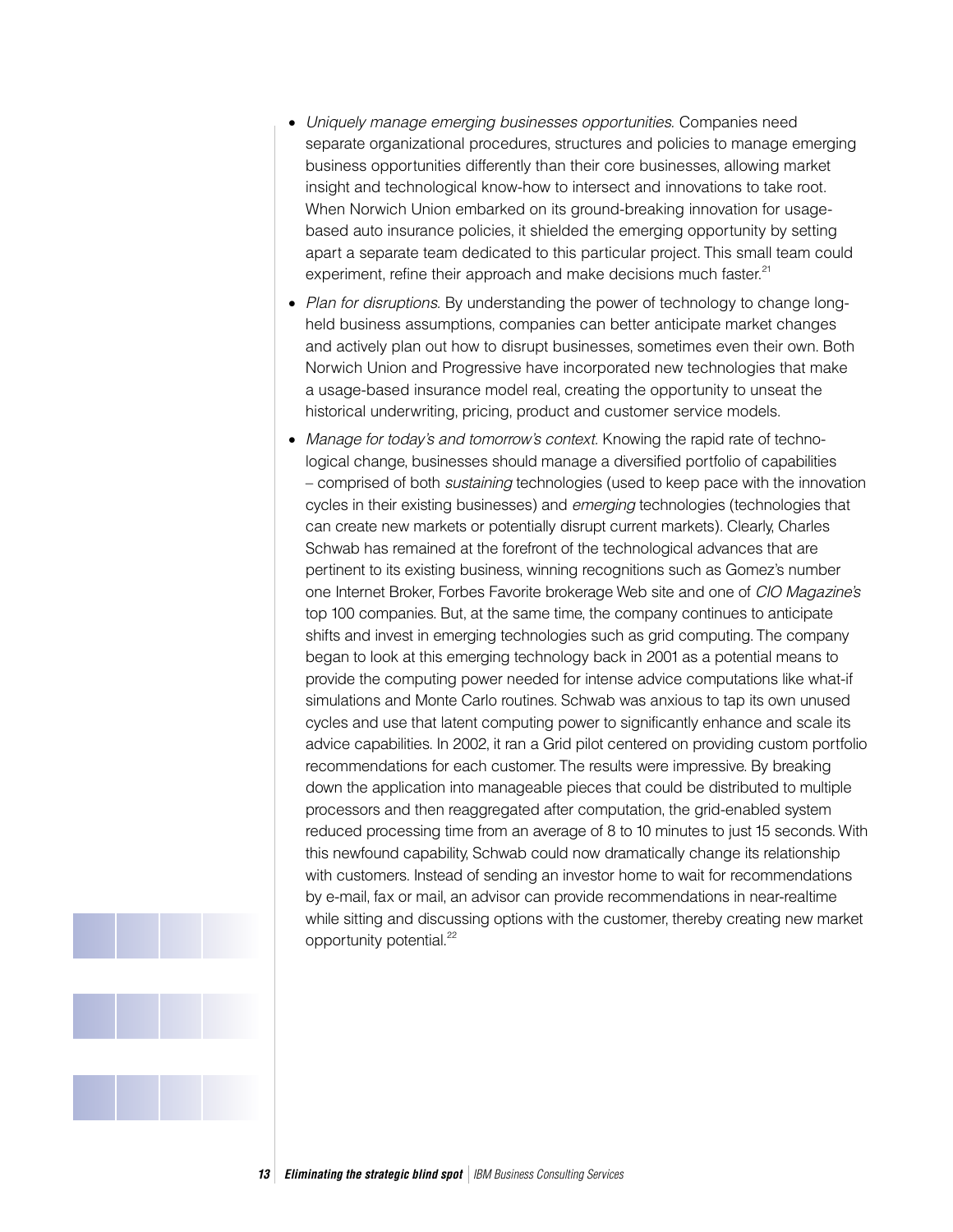• Focus technology on the customers' priorities. Rather than focusing exclusively on technology-enabled internal efficiencies, companies must also concentrate on problems their customers are trying to solve and identify technologies and new business models that can impact those particular issues. As part of its ongoing evaluation of products and markets, Siemens Medical Solutions makes a concerted effort to consider the entire business process, not just how a particular medical device is used. This holistic perspective has led the medical device manufacturer to focus on integration capabilities among devices as well as highervalue managed service offerings. For example, the company not only considers how to improve its medical imaging product, but also how to make imaging information available to clinicians when and where needed, even in the operating room. The Siemens' syngo platform provides speech recognition features and online, realtime discussion capabilities to support surgeons' needs, and automates routine workflow activities such as automatically notifying the intensive care unit about the patient's impending arrival.<sup>23</sup>

# *Bye, bye blind spot – Technology-driven business strategy*

Collectively, these fundamental principles turn the typical strategy development approach on end (see Figure 7). Instead of being an implementation issue or a static assumption, technology becomes a catalyst at the very initial stages of strategic planning, merging with market insights to produce truly innovative ideas.

IBM calls this approach technology-driven business strategy.

**Figure 7. Technology-driven business strategy replaces the sequential nature of traditional strategy development with a parallel approach.**

## **Traditional approach to strategy development**



### **Technology-driven business strategy approach**





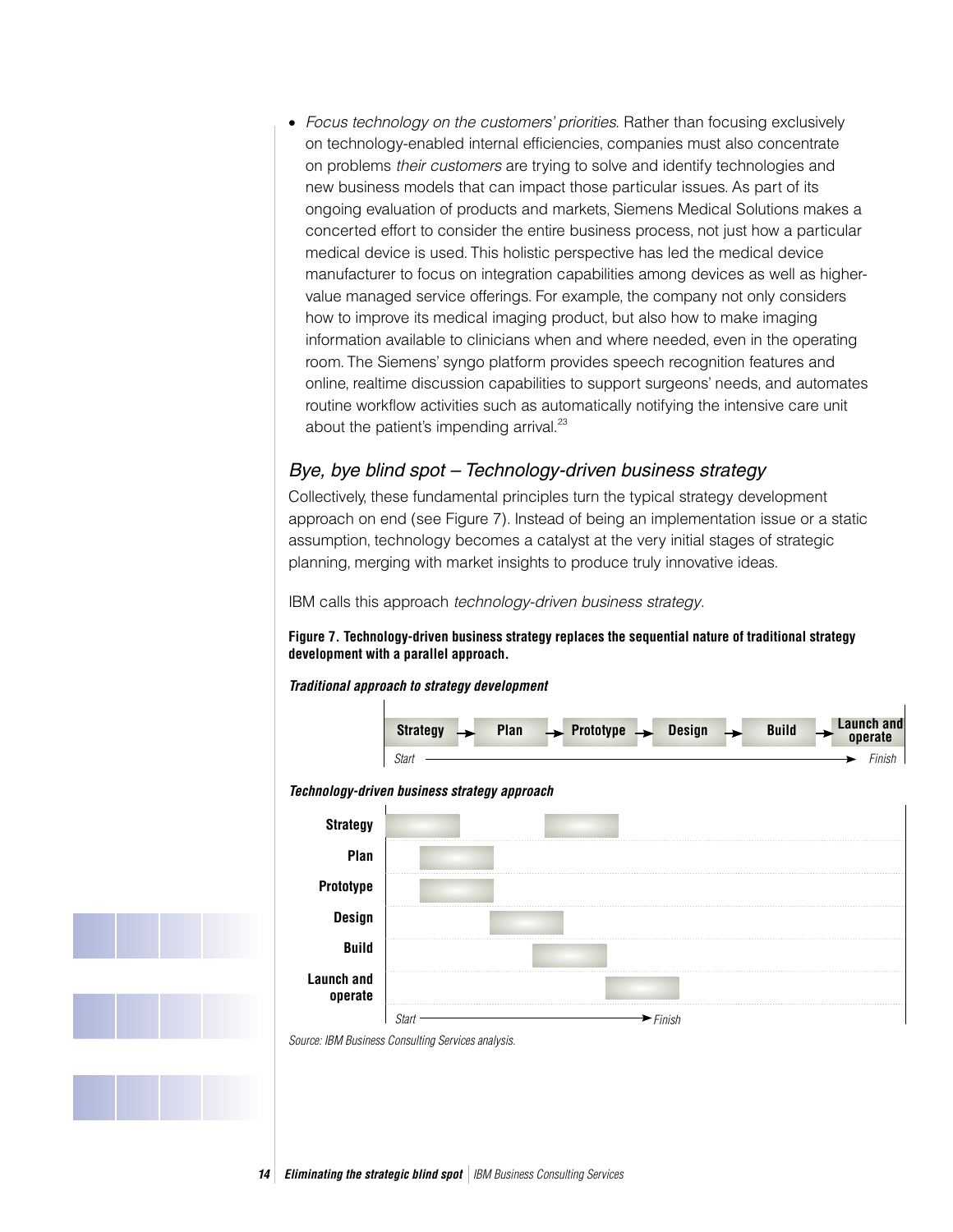Because technology competencies are engaged at the outset, planning and prototyping can occur earlier. Companies can engage in "strategy prototyping," testing a variety of potential strategies before a particular course is set. $24$  With this iterative, learning-based approach, prototyping takes on a higher purpose – exploring a spectrum of strategic possibilities, not just validating a selected strategy's feasibility. Strategic planning is not anchored to a calendar, but is evaluated and revised to take advantage of insights gleaned from new learning and changes in the technology context.

At its core, the technology-driven business strategy approach is fundamentally different than traditional strategy development (see Figure 8). In most strategic planning efforts, the emphasis is on analyzing what is known about the competition, suppliers and targeted buyers. But, under a technology-driven approach, the focus shifts to include exploration of new, uncharted areas – products and services that have no precedents, emerging market segments that no one else sees, new operational capabilities that change the nature of competition – actions that all support innovation.



## **Figure 8. Technology-driven business strategy development is quite different.**

*Source: IBM Business Consulting Services analysis.*

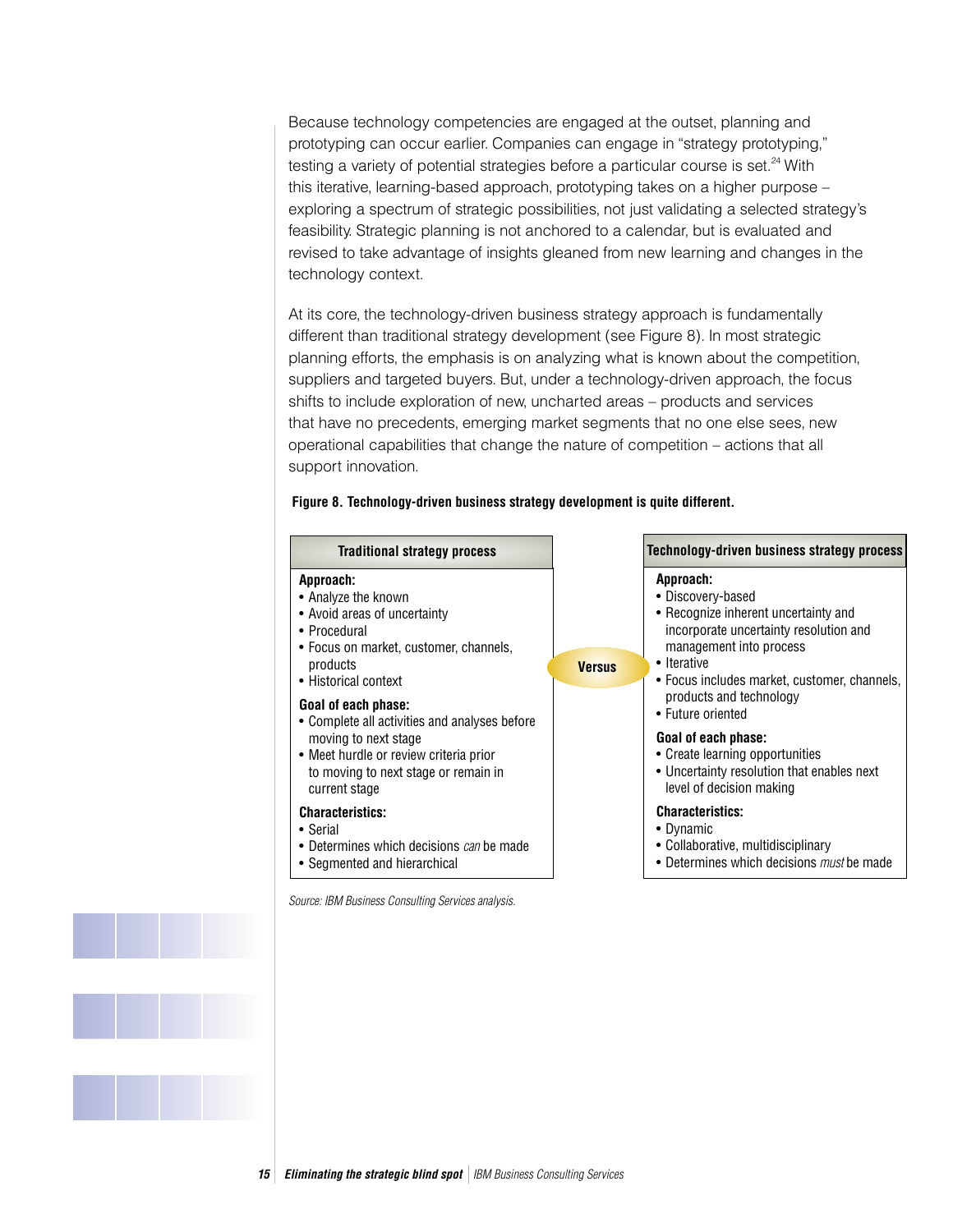Because of its inherent parallelism and the focus on merging market insights with technological know-how, technology-driven business strategy can offer some distinct advantages. It:

- Speeds time-to-market and reduces risk of technology obsolescence
- Provides early warning of potential business disruption and the means to intentionally disrupt competitors
- Mitigates the bureaucracy of strategic planning processes that too often thwart innovation, particularly at large companies
- Accommodates the increasing speed and complexity of business which can become unmanageable with a traditional annual planning cycle.

## *Where is your strategy development approach taking you?*

Although their specific strategies change from time to time, many companies step through the same basic, calendar-driven strategy process year after year, without a second thought. And, correspondingly, many are disappointed with the degree of innovativeness their strategies exhibit – and the revenue growth they actually produce. If yours is one of those companies, it may be time to rethink your strategy development process.

### **Ten signs you may need to challenge your current business strategy development processes**

- 1. Shareholder growth expectations exceed what is possible with the current product and market scope of your business.
- 2. New product/service introductions are consistently late or sometimes technologically obsolete by the time they reach the market.
- 3. Products or services lack differentiation, which has led to declining margins and commoditization.
- 4. Emerging business opportunities that are abandoned by your company are readily exploited by new market entrants.
- 5. Competitors' new business models are challenging the industry's current revenue and profit mechanisms.
- 6. The market and technology environment constantly demands more flexibility and responsiveness from your business.
- 7. The majority of technology-related spend is devoted to efficiency programs and process areas that do not directly contribute to market-based competitive advantage.
- 8. These business-led productivity programs tend to produce transitory cost savings rather than longterm structural cost reduction rooted in transformed operational capabilities.
- 9. Technology implementation programs typically have whale-curve ROI profiles with "hard" investments chasing after "soft" returns in out years.
- 10. Technologies that could break current industry rules of scale or change the basis of competition are often left unexploited until it is too late.

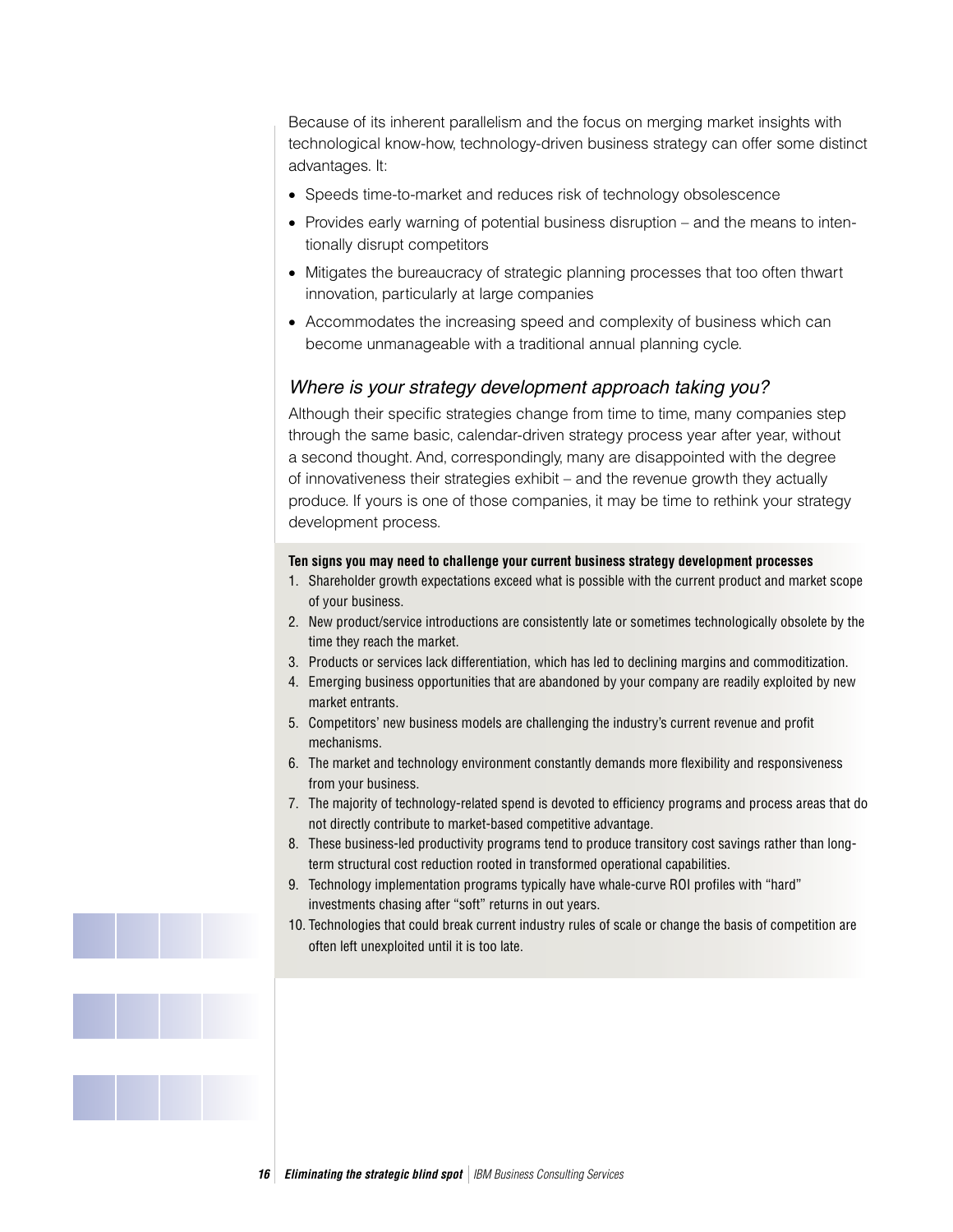# *Conclusion*

As business executives formulate strategy, they must consider some important points:

- Innovation is critical to sustained growth. Growth has once again assumed a prominent position within the strategic agenda for executives, and significant growth expectations have been embedded in many companies' current valuations. Innovation-based growth allows companies to meet these expectations. Managing through changing technology contexts allows companies to sustain that growth.
- Innovation happens at the intersection of market insight and technological knowhow. Invention is not the same as innovation. Technological capabilities are of little value without the market insight that determines their application. And market insights left unexploited by technology create vulnerabilities that can be attacked by opportunistic competitors or new entrants.
- Companies must factor technology into business strategy development. Technology's reach extends to virtually every product and industry. And the technology context in which businesses and industries operate is changing more rapidly than ever. Deferring technology to a final strategy implementation step or treating it as a constant that can be safely reassessed every few years precludes a host of potentially innovative business strategies that never surface for consideration. This sort of blind spot provides ample room for rivals to step in and out-innovate. To avoid gaps in business strategy, firms must consider technology – its shifts, possibilities and impacts – just as they do customers, channels, products and markets.
- Technology-driven business strategy helps companies channel innovation. Technology-driven business strategy can expand a company's purview by putting perennial industry challenges (and the latest marketplace developments) in a fresh context that stimulates innovation. With this approach, the important intersection between technological know-how and market insight is encouraged, not blocked. Technology is evaluated in concert with customers, channels, products and markets, serving as a catalyst to drive strategic innovation.

Although stumbling upon an innovative strategy might help a company meet growth expectations for the current year, adopting a business strategy development process that systematically spurs innovation can foster the type of sustainable growth necessary to maintain industry eminence.

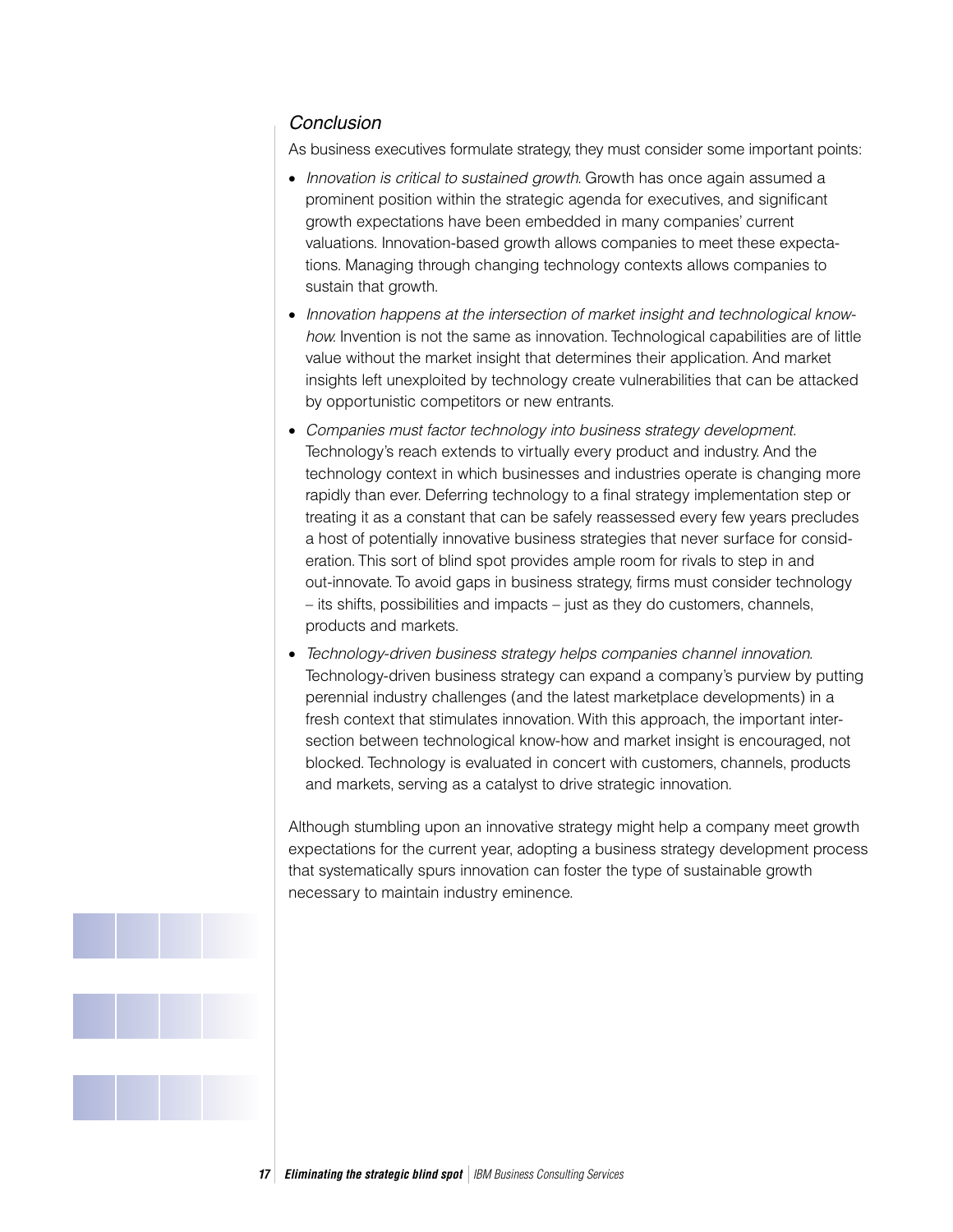To learn more about technology-driven business strategy, please contact us at iibv@us.ibm.com. To explore other resources for business executives, you can visit our Web site:

## **ibm.com**/bcs

# *About the authors*

Kevin McCurry is a Partner within the Strategy and Change Practice of IBM Business Consulting Services. He can be contacted at mccurryk@us.ibm.com.

Saul J. Berman is a Partner and Global Leader of the Business Strategy Practice of IBM Business Consulting Services. He can be contacted at saul.berman@us.ibm.com.

Jeff Hagan is an Alliance Development Manager within IBM Business Consulting Services. He can be contacted at jehagan@us.ibm.com.

## **Contributors**

The authors would like to acknowledge the guidance and leadership of Eric Pelander, as well as the analytical contributions of Ragna Bell, Steven Foecking, Mark Overstreet and Sonny Saksena.

# *About IBM Business Consulting Services*

With consultants and professional staff in more than 160 countries globally, IBM Business Consulting Services is the world's largest consulting services organization. IBM Business Consulting Services provides clients with business process and industry expertise, a deep understanding of technology solutions that address specific industry issues and the ability to design, build and run those solutions in a way that delivers bottom-line business value.

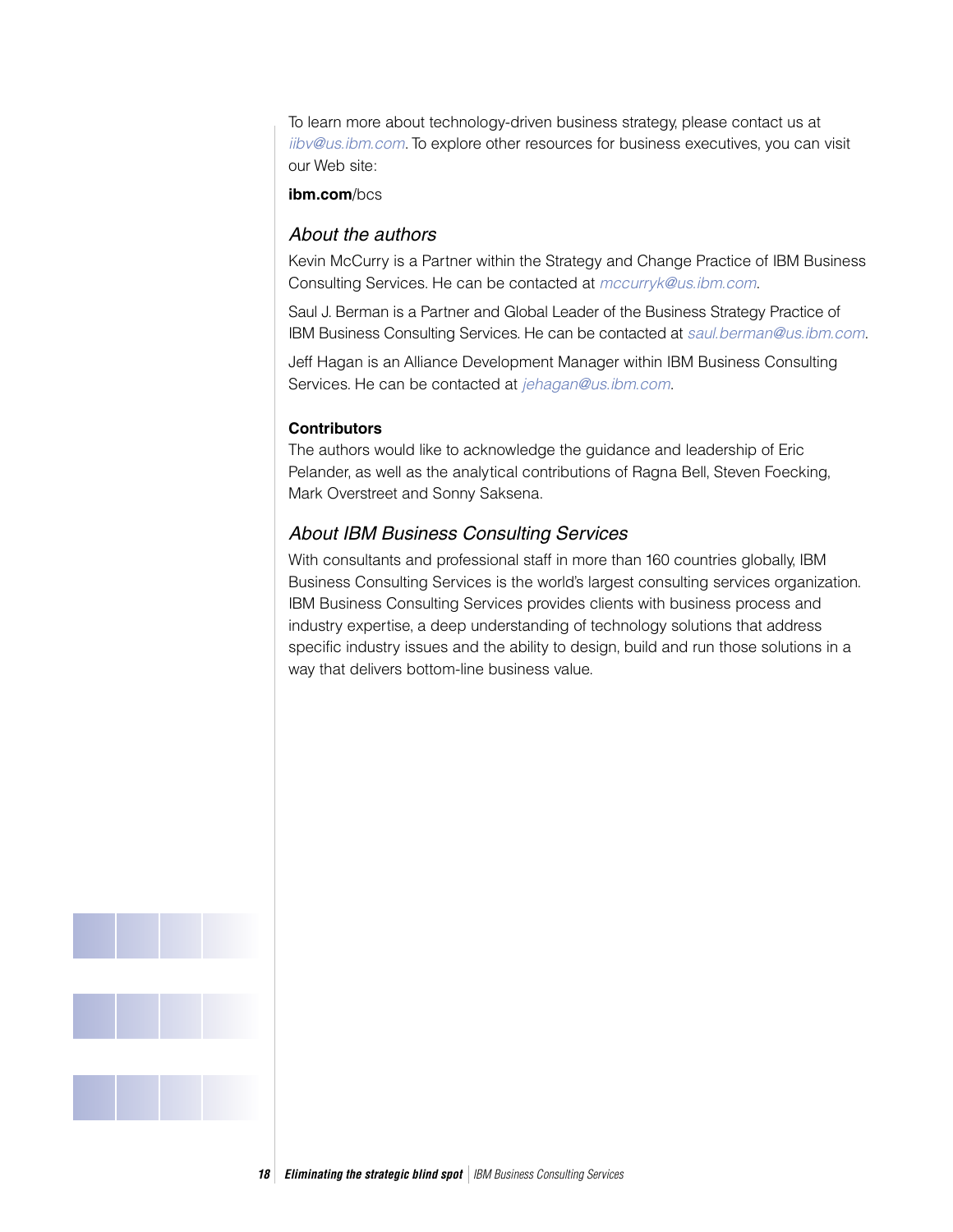# *References*

- 1 Mankiw, N. Gregory. "Principles of Economics." Thomson South-Western Publishing. 2003.
- 2 "Your Turn: The Global CEO Study 2004." IBM Business Consulting Services. 2004.
- 3 Carey, John. "Flying High?" BusinessWeek. October 11, 2004.
- 4 U.S. Patent and Trademark Office. "All Patents, All Types." http://www.uspto.gov/ web/offices/ac/ido/oeip/taf/apat.htm#PartB
- 5 IBM Institute for Business Value analysis of public company information.
- 6 Baum, Herb and Leigh Buchanan. "Herb Baum on Innovation: Leapfrogging R & D." Harvard Business Review. October 1, 2004.
- 7 Christensen, Clayton M. The Innovator's Dilemma. Boston: Harvard Business School Press. 1997.
- 8 Christensen, Clayton M. and Michael E. Raynor. The Innovator's Solution. Boston: Harvard Business School Publishing. 2003.
- 9 McLindon, Andrew. "Merloni builds smarter appliances." electricnews.net. April 8, 2003.
- <sup>10</sup> Bremner, Brian. "Internet Age Japan: PCs, Smart Phones, and...Vending Machines?" BusinessWeek online. November 1999. http://www.businessweek.com/ bwdaily/dnflash/nov1999/nf91123b.htm
- <sup>11</sup> Powell, Alvin. "Smart machines save energy: Vending machine innovations slake thirst for savings." Harvard University Gazette. October 17, 2002.
- <sup>12</sup> Wrolstad, Jay. "IBM Sends Smart Laundry Machines to College." Wireless NewsFactor. September 4, 2002.
- $13$  Christensen, Clayton M. The Innovator's Dilemma. Boston: Harvard Business School Press. 1997. See this work for additional analysis on changing the business competition in an industry.
- <sup>14</sup> Progressive Corporation. "The Progressive Corporation 2003 Annual Report." 2003. http://www.progressive.com/investors/03\_annual/03\_annual/flash/index.html
- 15 Progressive Corporation. "Progressive Backgrounder." http://www.progressive.com/ newsroom/printme.asp?article=http://www.progressive.com/newsroom/ backgrounder.asp

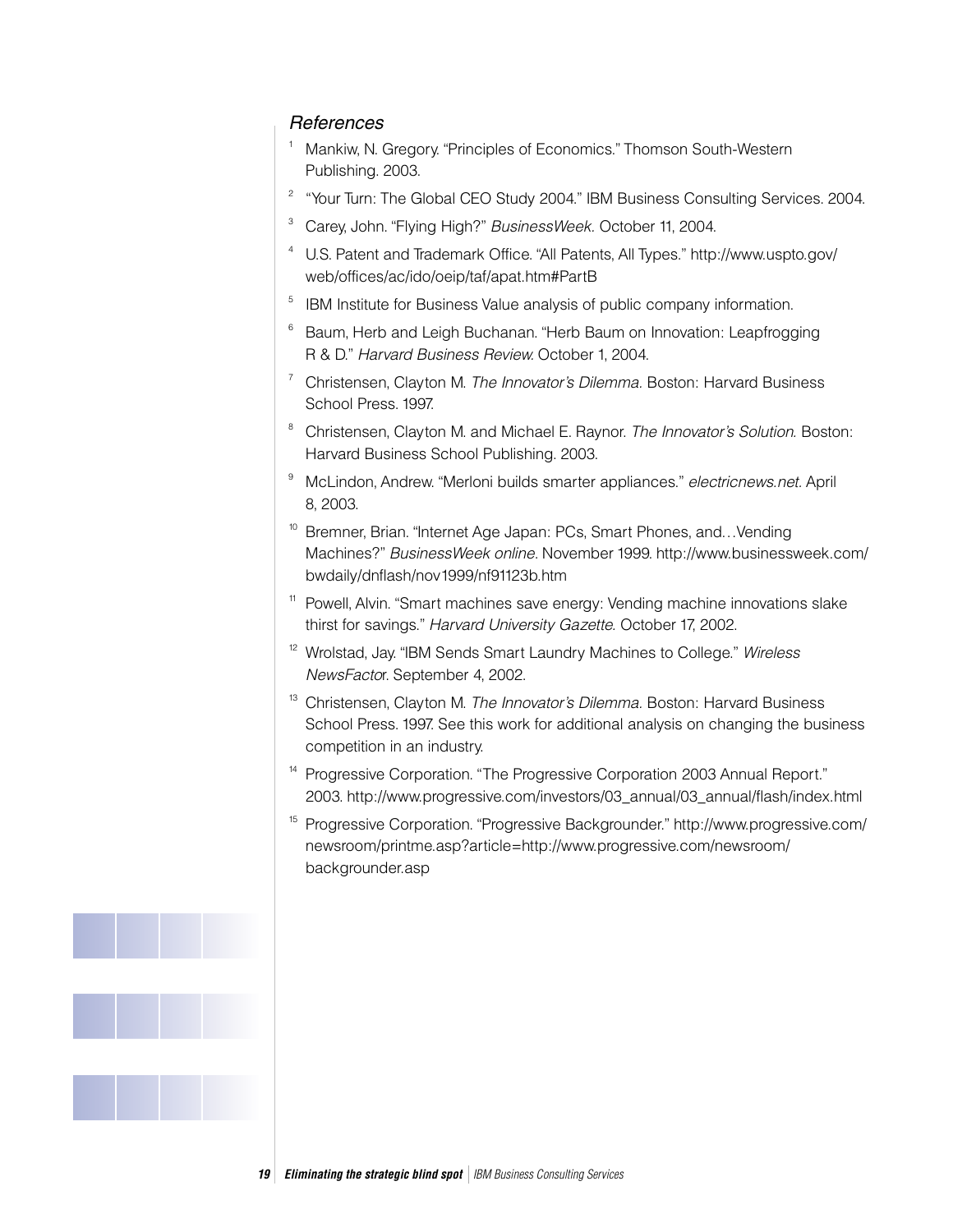$16$  Ibid.

- <sup>17</sup> Progressive Corporation. "Progressive Awarded Second Patent for Usage-Based Auto Insurance Rating System." July 13, 2000. http://www.progressive.com/ newsroom/2nd\_patent.asp
- <sup>18</sup> Progressive Corporation. "The Progressive Corporation 2003 Annual Report." 2003. http://www.progressive.com/investors/03\_annual/03\_annual/flash/index.html
- <sup>19</sup> IBM Institute for Business Value analysis of public company information.
- <sup>20</sup> IBM Corporation. "Boston Coach drives to new heights of efficiency with a realtime dispatch system." August 2004. http://www-1.ibm.com/industries/wireless/doc/ content/casestudy/1151769104.html
- <sup>21</sup> IBM Corporation. "Norwich Union's pay as you drive insurance initiative." 2004. http://www-1.ibm.com/industries/wireless/doc/content/casestudy/1153089104.html
- <sup>22</sup> Marshak, David S. "Charles Schwab Responds to Market Conditions and Customer Needs." Patricia Seybold Group. December, 2003. http://www-306.ibm.com/software/ebusiness/jstart/news/schwab.pdf
- <sup>23</sup> Siemens Medical. "Workflow improvements at every point of care." 2004. http: //www.medical.siemens.com/webapp/wcs/stores/servlet/PSGenericDisplay? storeId=10001&langId=-1&catalogId=-1&pageId=10793
- <sup>24</sup> Iansiti, Marco. Technology Integration. Boston: Harvard Business School Press. 1998. See this work for extensive analysis on the related topic of the impact of experimentation and market feedback in product development initiatives.